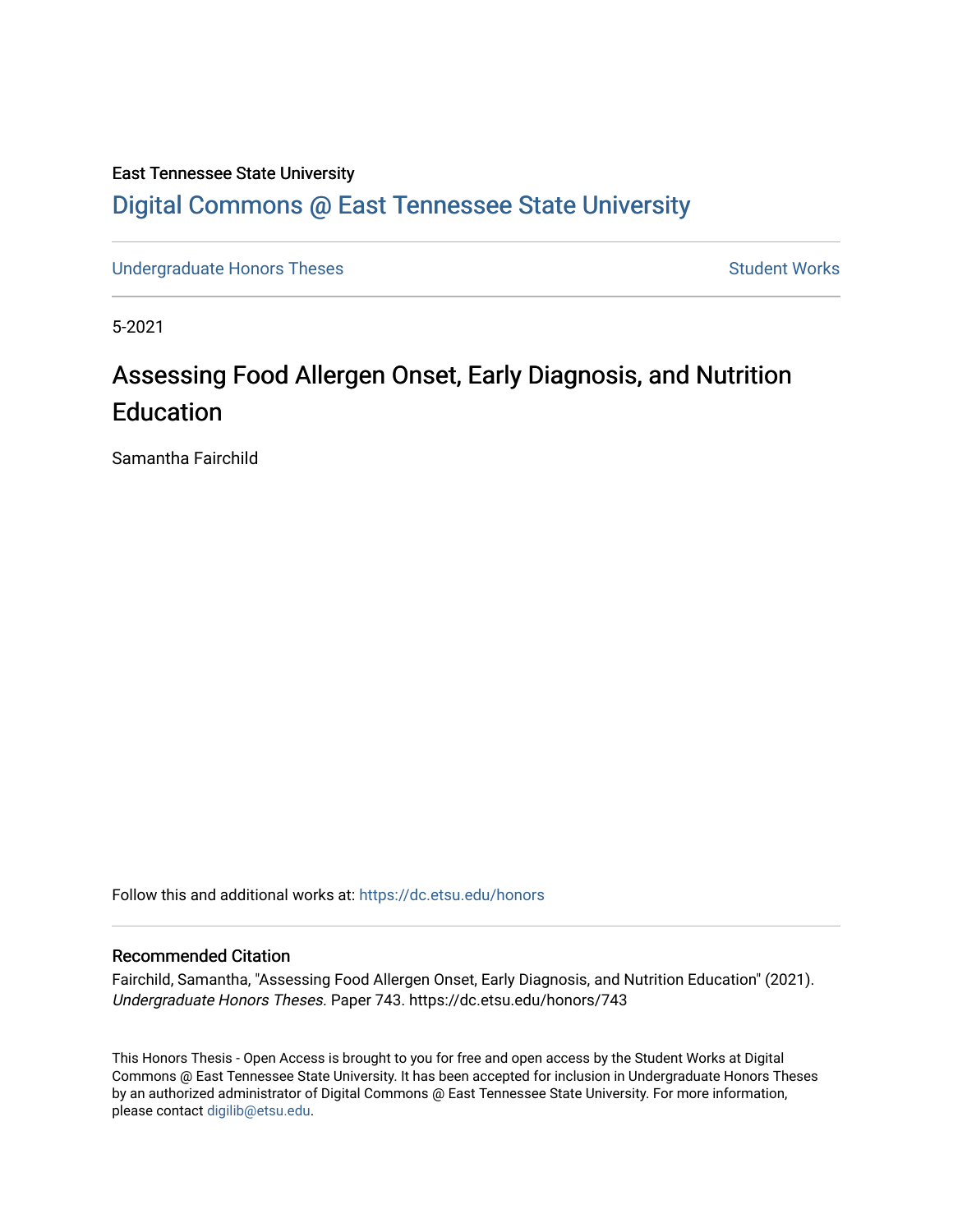# Assessing Food Allergen Onset, Early Diagnosis, and Nutrition

Education

Samantha Mae Fairchild

April 15, 2021

An Undergraduate Thesis Submitted in Partial Fulfillment of the Requirements for the Nutrition Honors-in-Discipline Program of the Honors College, and the College of Clinical and Rehabilitative Health Sciences East Tennessee State University

 $\pi_{M}$ ,  $h$ ,  $h$ 4/14/21

Samantha M. Fairchild, Author Date

 $\bigvee$   $\bigwedge$   $\bigwedge$   $\bigwedge$   $\bigwedge$   $\bigwedge$   $\bigwedge$   $\bigwedge$   $\bigwedge$   $\bigwedge$   $\bigwedge$   $\bigwedge$   $\bigwedge$   $\bigwedge$   $\bigwedge$   $\bigwedge$   $\bigwedge$   $\bigwedge$   $\bigwedge$   $\bigwedge$   $\bigwedge$   $\bigwedge$   $\bigwedge$   $\bigwedge$   $\bigwedge$   $\bigwedge$   $\bigwedge$   $\bigwedge$   $\bigwedge$   $\bigwedge$   $\bigwedge$   $\bigw$ 

Mary Andreae, Faculty Advisor Date

Michelle Johnson

Dr. Michelle Johnson, Faculty Reader Date Date

4/15/2021

4/15/2021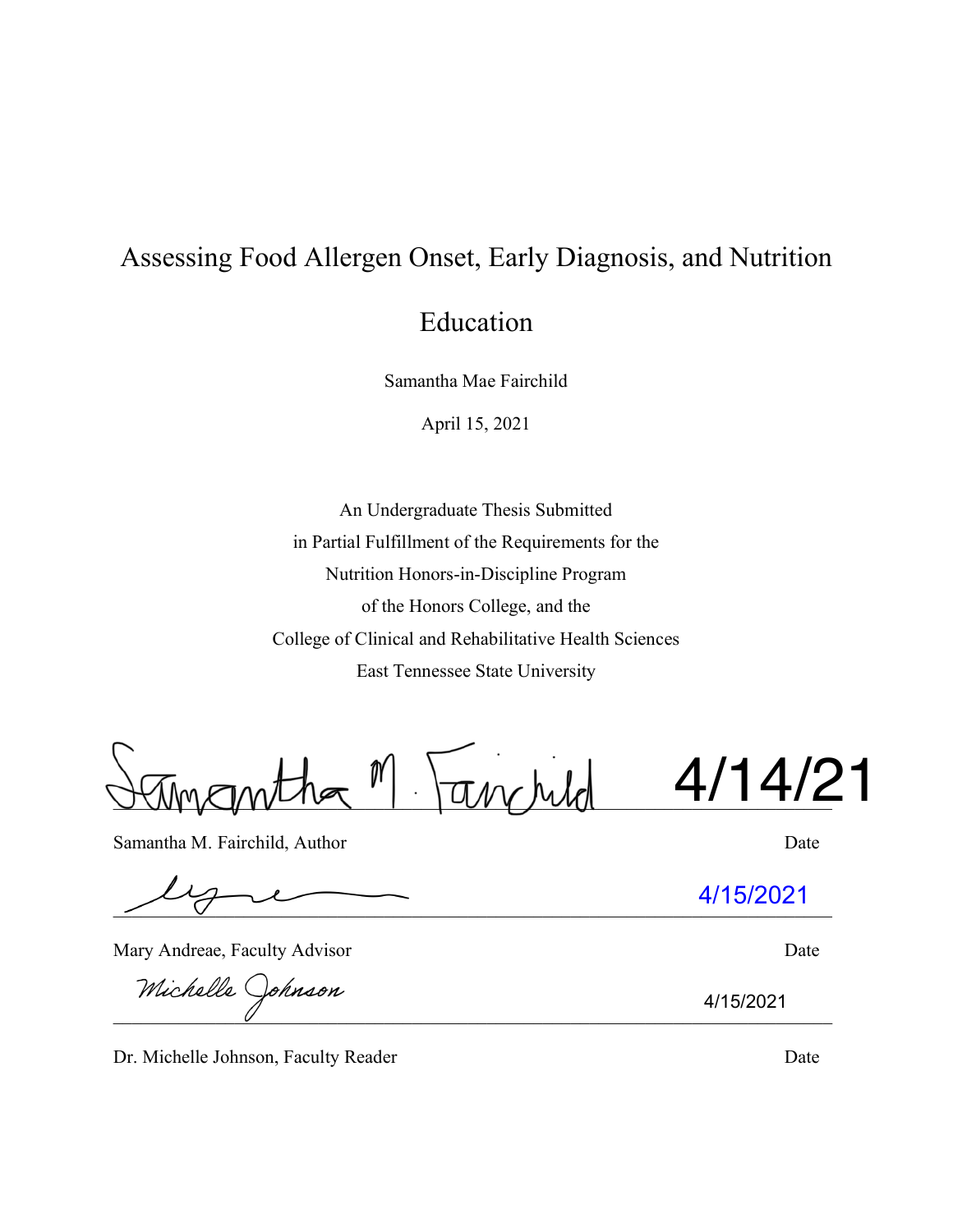#### Abstract

**Background:** The purpose of this research study was to assess the role of healthcare in the diagnosis and treatment of food allergens. A food allergy is defined as an "adverse health effect arising from a specific immune response which occurs reproducibly on exposure to a given food" (Academy of Nutrition and Dietetics, n.d.). There are eight major food allergens, which account for the majority of food allergies.

**Methods:** Data was obtained using a survey posted on Facebook and Instagram with a shareable feature after obtaining IRB approval from East Tennessee State University. The survey was comprised of six questions and was posted for 28 days. There were 70 responses; however, 13 data sets were incomplete and therefore removed.

**Results:** In total there were 98 food allergens reported. 75.5% of these fell into the "Big Eight" categories, and the remaining 24.5% were "other" food allergens. These included 27 different allergens. Most commonly, food allergens were diagnosed during adolescence (40.4%) due to a severe reaction (54.4%). Trial-and-error was the most common form of diet education (40.4%), and zero participants received education from a Registered Dietitian. When asked about knowledge, at diagnosis, 80.7% reported no to some knowledge of their food allergen. Currently, 78.9% of participants report being knowledgeable to very knowledgeable. **Conclusions:** Healthcare should further explore the role of the RD when it comes to food allergen diagnosis and treatment. Further studies could include a larger population and minors. Other related studies could involve healthcare professionals to determine their roles in the food allergen diagnosis and treatment process.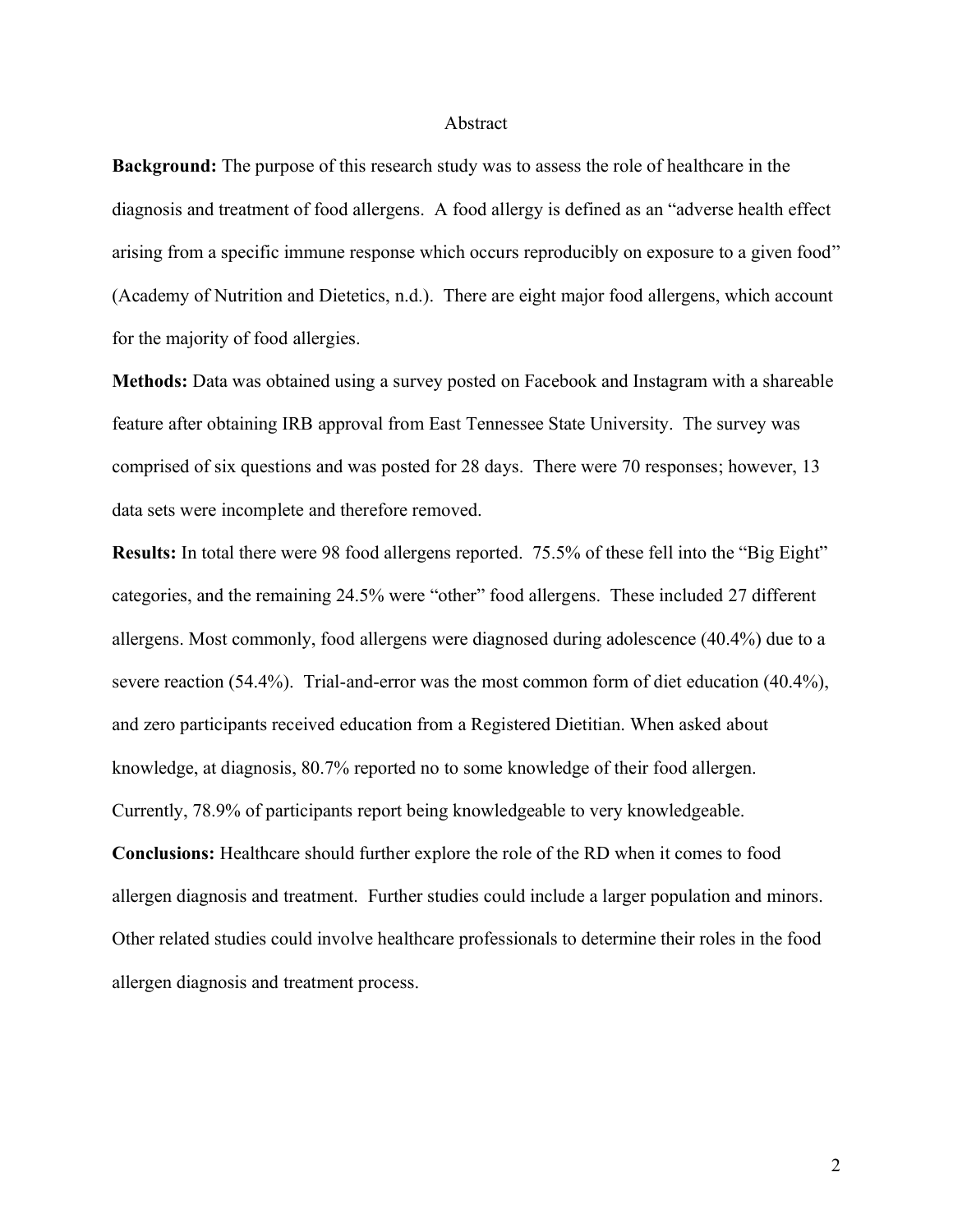#### Acknowledgements

I would like to thank Ms. Mary Andreae for being my advisor and helping me through this process and Dr. Michelle Johnson for serving as my second reader. I would also like to thank the participants—I could not have done this research project without them. Finally, I would like to thank my family and friends for supporting me through this process, specifically, my brother, who was the inspiration behind this research project.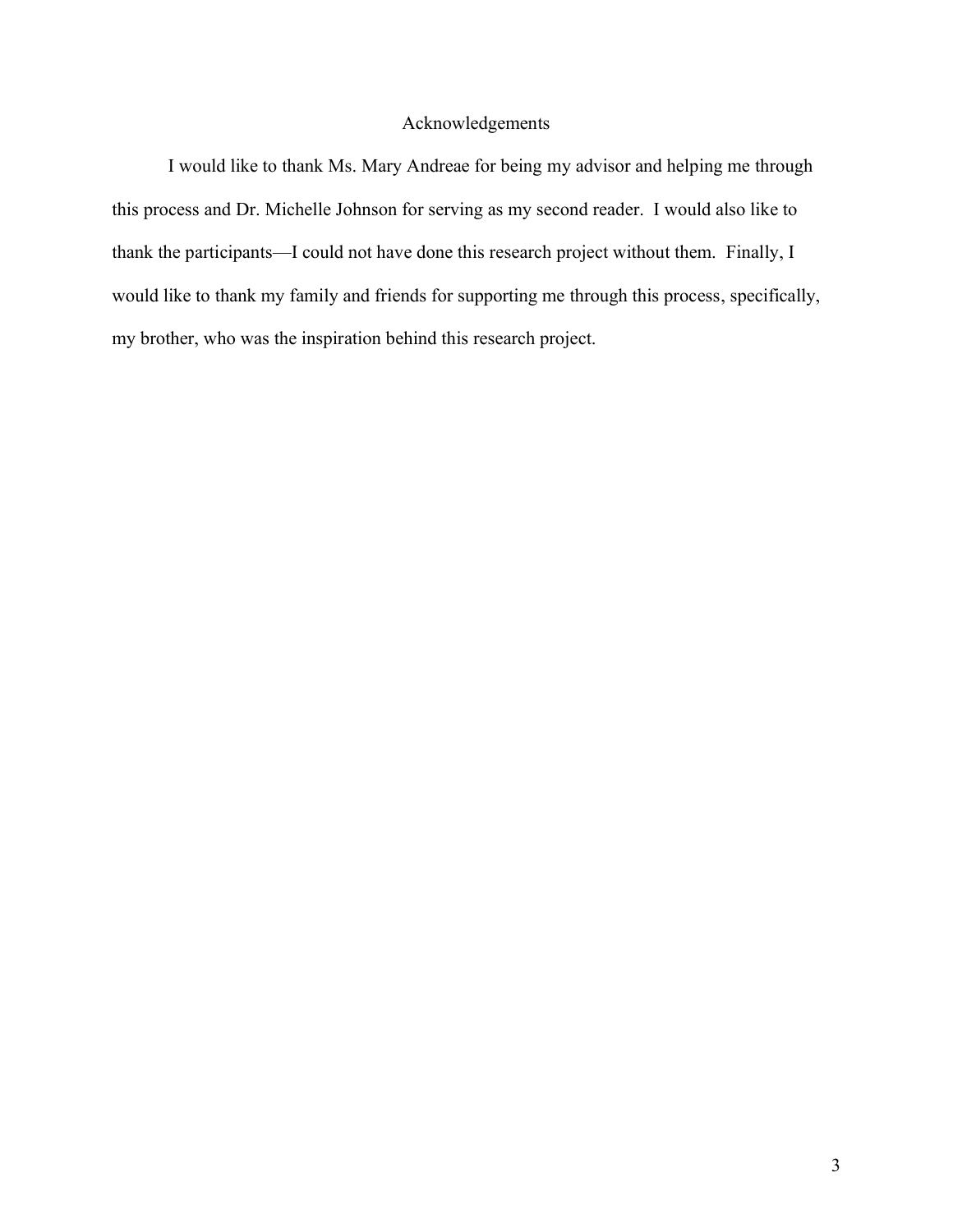# Table of Contents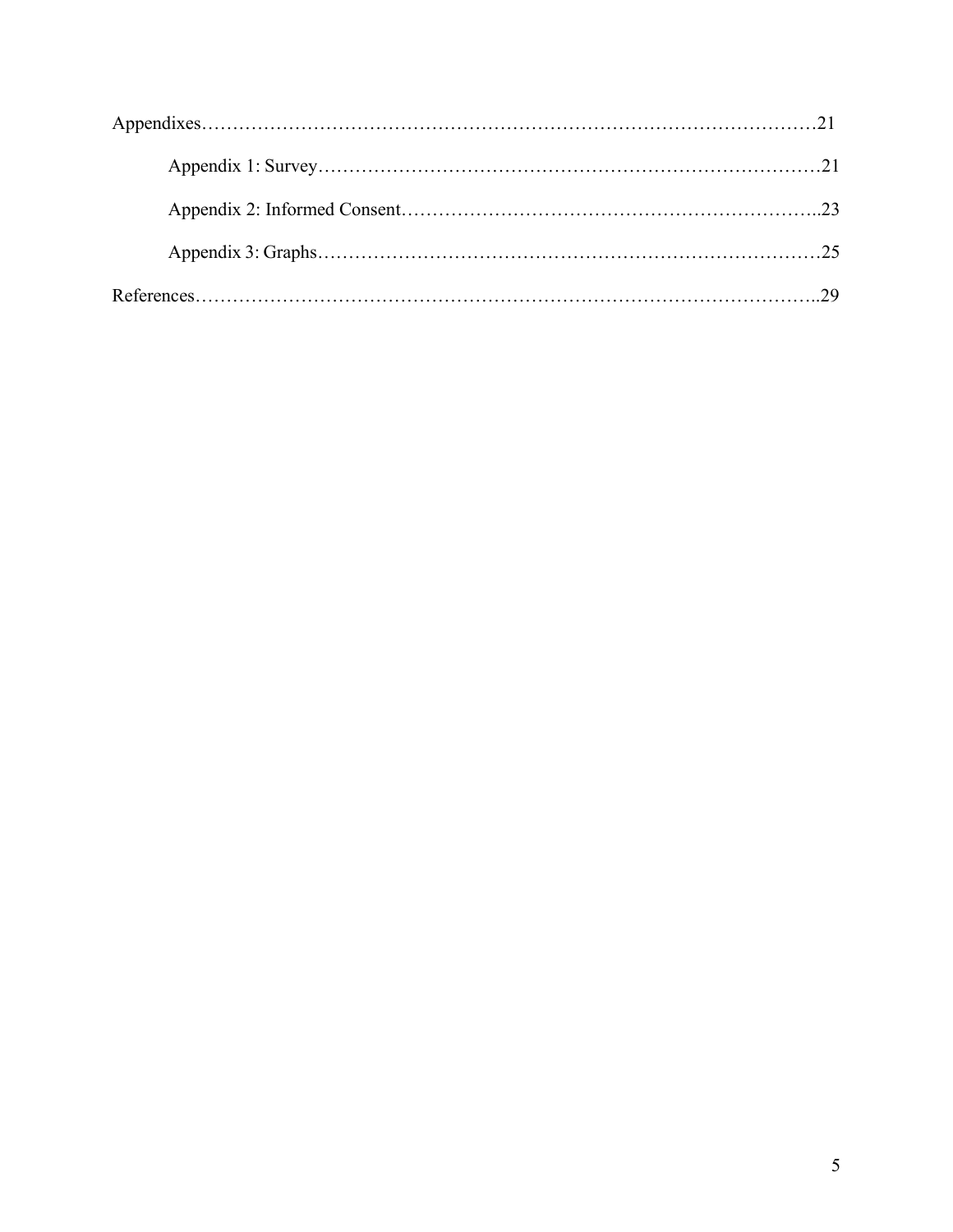#### **Literature Review**

#### **Food Allergens Background**

A food allergy is defined as an "adverse health effect arising from a specific immune response which occurs reproducibly on exposure to a given food" (Academy of Nutrition and Dietetics [AND], n.d.). It is estimated that approximately 12 million—or 4% of— Americans are affected by a food allergy ("Overview," n.d.; Palmer 2010). Additionally, each year there are about 200 deaths resulting from anaphylaxis due to food allergies, most of which are attributed to peanut and tree nut allergies ("Overview," n.d.). Based on this information, this research study was conducted to assess how healthcare diagnoses, treats, and educates on food allergens.

#### **IgE-mediated vs non-IgE-mediated**

Food allergies are an acquired immunological response to a non-pathogenic antigen (Mahan & Raymond, 2017). After the allergen is consumed, the body responds by producing specific immunoglobulin E (IgE) antibodies, which attach to mast cells resulting in the release of inflammatory mediators (Mahan & Raymond, 2017). IgE-mediated reaction onset occurs rapidly—from minutes to a few hours—after exposure (Mahan & Raymond, 2017). Symptoms can vary, from gastrointestinal upset to rashes or hives to anaphylaxis. Anaphylaxis is an acute and often severe immune response that can be fatal. Some of the more severe symptoms of anaphylaxis are respiratory distress, cyanosis, shock, cardiac arrest, and death (Mahan & Raymond, 2017). Anaphylaxis is treated with doses of epinephrin, which should be administered immediately (Rance & O'Laughlen, 2014).

Another IgE-mediated reaction to food allergens is oral allergy syndrome (OAS), also called pollen-food syndrome. This type of reaction is a result from contact with a food allergen whose protein structure is similar to pollen that the individual is allergic to (Mahan & Raymond,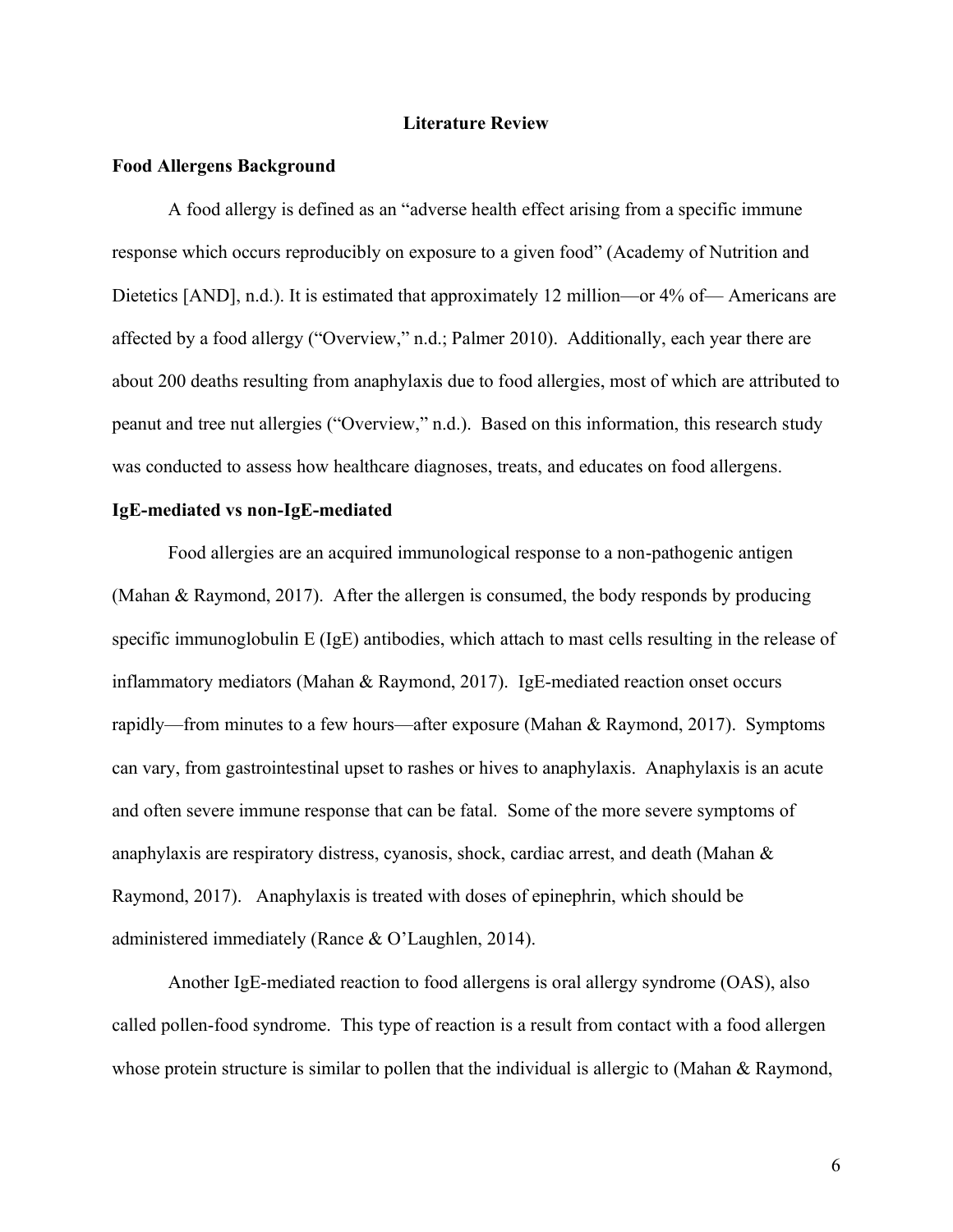2017). The reaction's most common source is to fresh fruits and vegetables by those allergic to tree or weed pollens (Rance & O'Laughlen, 2014). Symptoms presented are often an itchy mouth, scratchy throat, swelling of the lips, mouth, or tongue, as well as hives, wheezing, vomiting, diarrhea, and low blood pressure (Mahan & Raymond, 2017). Occasionally, however rarely, anaphylaxis can occur as part of an OAS reaction (Mahan & Raymond, 2017).

Non-IgE-mediated reactions are less well-understood and still being researched. These reactions do not result IgE production, and therefore does not involve an immunologic response. It appears that the immune system treats the food as a "threat" and therefore sensitizes the body to it (Mahan & Raymond, 2017). When the food is consumed next, the body releases defensive mediators that result in vomiting and diarrhea (Mahan & Raymond, 2017).

Both IgE- and non-IgE-mediated reactions involve an immune system reaction. This reaction is what defines food allergies. Conversely, food intolerances do not involve an immune system response. Food intolerances are a reaction to a food that "results from the body's inability to digest, absorb, or metabolize a food or component of food" (Mahan & Raymond, 2017, p. 481). An example of a food intolerance is the macronutrient carbohydrate. Some carbohydrates, such as sugars, starches, and polysaccharides, have complex structures. If the body does not have the correct enzymes or the correct quantity of the enzymes, it may be unable to digest or absorb the carbohydrate (Mahan & Raymond, 2017). This does not mean that a person is allergic to carbohydrates, rather they may have an intolerance to a specific carbohydrate such as lactose or sucrose (Mahan & Raymond, 2017). Symptoms to food intolerances are often similar to those of food allergies, such as gastrointestinal symptoms, respiratory symptoms, and neurological (such as headaches) (Mahan & Raymond, 2017).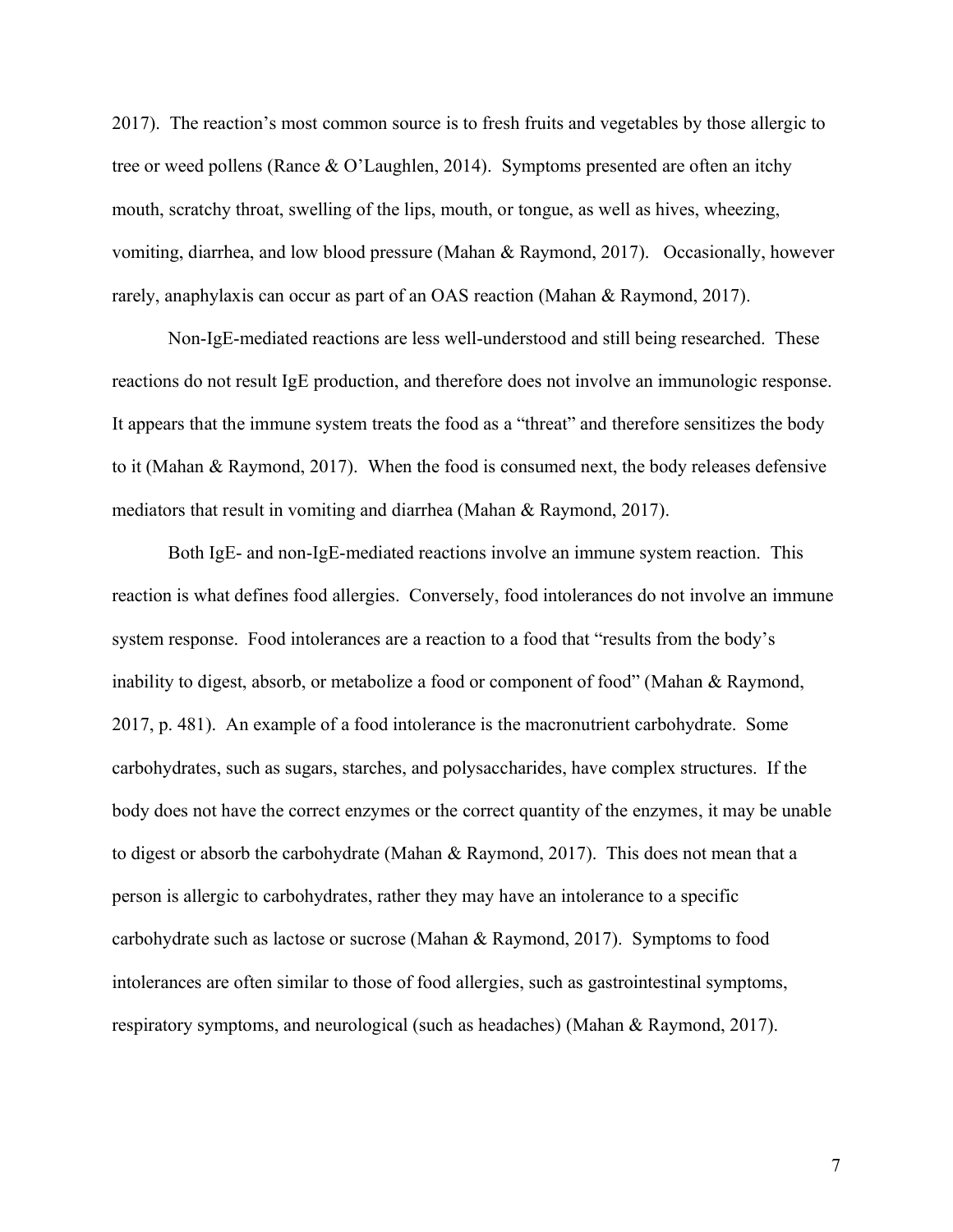However, unlike food allergies, food intolerances cannot cause anaphylactic reactions or other life-threatening immune-mediated reactions (Mahan & Raymond, 2017).

#### **Food Allergen Diagnosis**

There are multiple ways in which food allergies can be diagnosed. The "gold standard" for diagnosis is the double-blind, placebo-controlled food challenge (or DBPCFC) (AND, n.d.). Testing entails exposing a patient to the suspected food in gradually increasing amounts hidden in a matrix (Utrecht Center for Food Allergy [UCFA], n.d.). Once the patient exhibits either objective symptoms or subjective symptoms after at least three subsequent doses, the DBPCFC is ended, and appropriate medications are administered as needed (ECFA, n.d.). Objective symptoms include urticaria, facial swelling, rhinoconjunctivitis, vomiting, diarrhea, dyspnea, bronchoconstriction, and tachycardia (UCFA, n.d.). Subjective symptoms include nausea, abdominal pain, and oropharyngeal symptoms (UCFA, n.d.). DBPCFCs are administered in hospitals settings, with trained nurses and emergency medications on standby. Because these tests can induce severe reactions, are expensive, and time-consuming, physicians are often hesitant to perform them (AND, n.d.).

Other forms of diagnosis include skin prick tests, atopy patch tests, radioallergosorbent tests, and fluorescence enzyme immunoassay tests (Manea et al., 2016). Skin prick tests involve the allergist (or healthcare provider administering the test) placing a small amount of the suspected allergen on the skin, then puncturing the skin with a prick to allow a small amount of the substance to go beneath the skin (MedlinePlus, 2020). If the injection site becomes red and irritated, it indicates an allergy to the substance. For atopy patch tests, a food-containing solution is topically applied for 48 hours (Manea et al., 2016). However, there is currently little standardization or guidelines, so it is not often recommended. Radioallergosorbent tests and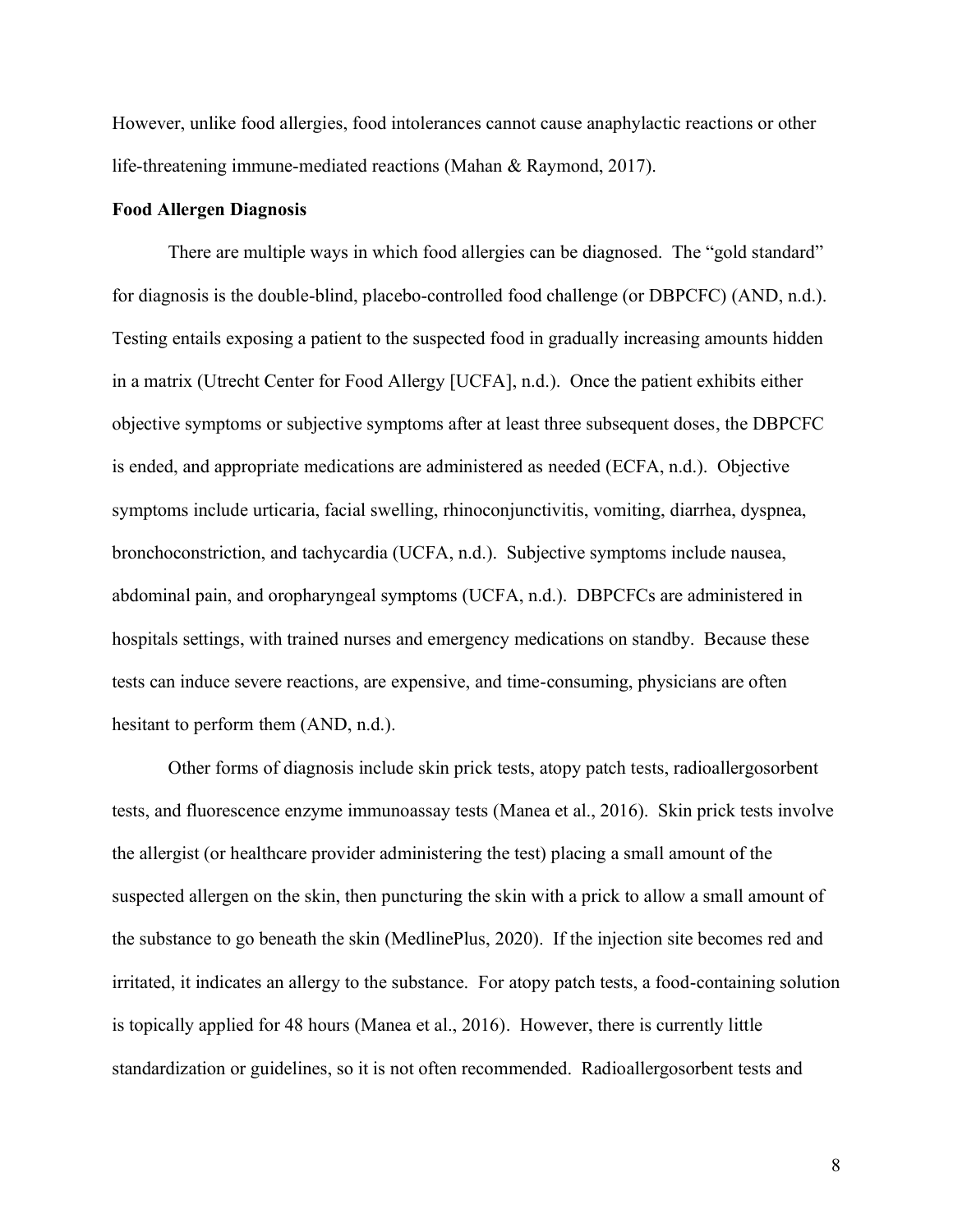fluorescence enzyme immunoassay tests are both forms of *in vitro* testing. These tests require blood draws, which are then analyzed to identify serum IgE antibodies (Manea et al., 2016). These forms of testing all identify sensitization, not clinical allergies (Manea et al., 2016).

#### **Food Allergy Treatment**

The only treatment for food allergens is to omit them from the diet. As part of the nutrition intervention, the patient should be taught what foods contain the food allergen, how to read food labels to determine if foods contain the allergen, and if there are products that are "hidden sources" of the allergen ("Nutrition Intervention," n.d.). It is also essential to understand cross-contamination, its effects, and how to avoid it ("Nutrition Intervention," n.d.). Crosscontamination occurs when a product comes in contact with products containing the allergen. Contamination can occur either directly or indirectly, through handling food with the same gloves as a food containing the allergen or using the same cutting board as a food containing the allergen. It is also vital to ensure that the patient receives adequate nutrient intake despite the omission of products containing the allergen or entire food groups due to the allergen's presence.

#### **The Big Eight**

There are over 170 foods that are reported to cause an IgE-mediated response (AND, n.d.). However, of those 170 foods, 8 contribute to 90% of all food allergies (AND, n.d.). These foods are wheat, eggs, milk, peanuts, tree nuts, soy, shellfish, and fish.

**Wheat.** Wheat is found in many products. Some common products include baked goods such as cookies and brownies, breads, crackers, and pastas ("Wheat Allergy Nutrition Therapy," n.d.). However, foods such as batter-fried items, beer, some candies, processed meats, and even condiments such as soy sauce and salad dressing can contain wheat as well ("Wheat Allergy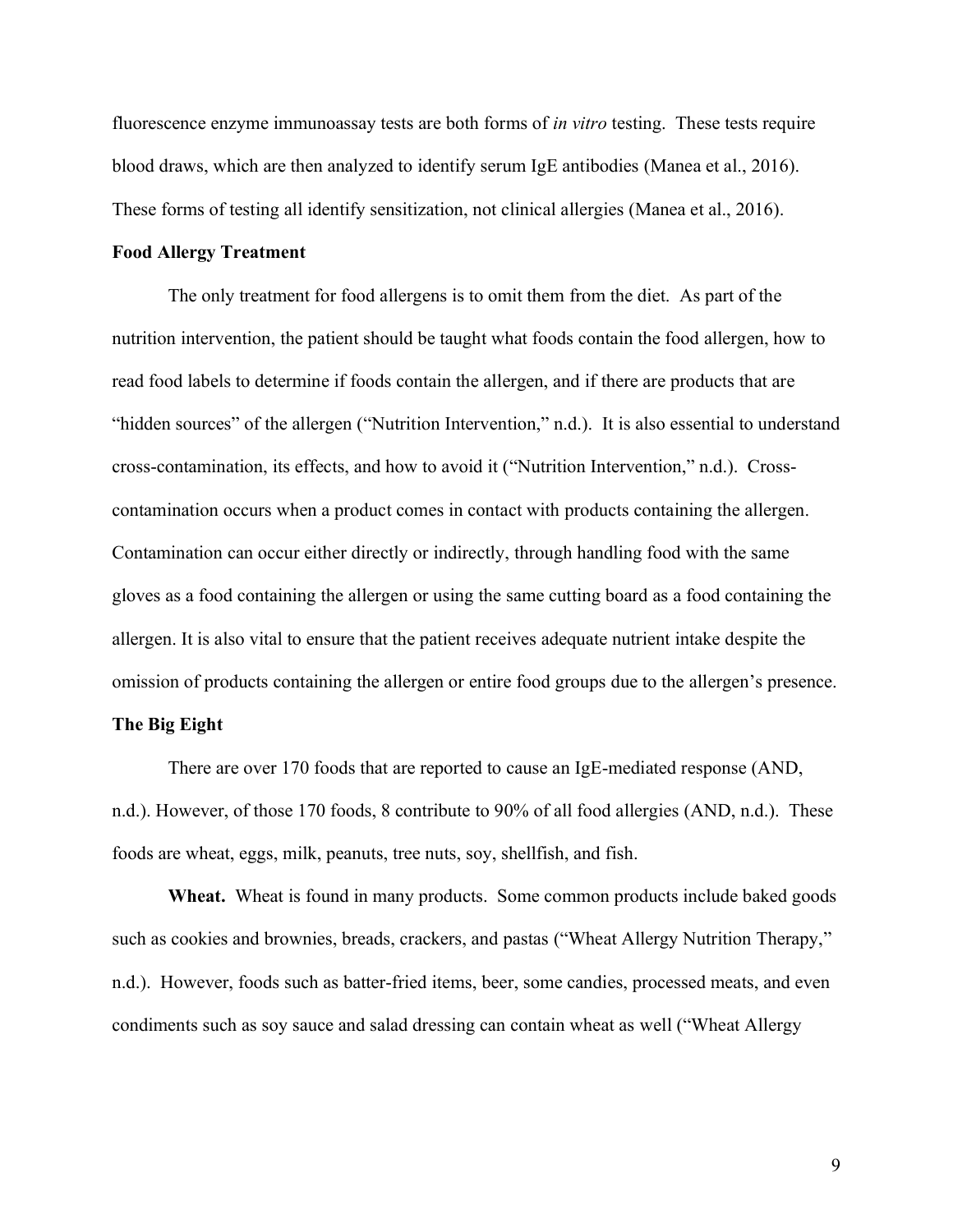Nutrition Therapy," n.d.). There are also some "hidden" sources of wheat, which should be avoided.

Reading food labels is very important when it comes to food allergies. When reading a food label, items including any ingredient containing the word "wheat" (such as wheat bran, wheat malt, wheat berry, cracked wheat) should be avoided, as well as bulgur, cereal extract, emmer, einkorn, farina, farro, kamut, semolina, spelt, triticale, vital gluten, or any flour (such as all-purpose, cake, durum, enriched, or pastry) ("Wheat Allergy Tips," n.d.; "Wheat Allergy Nutrition Therapy," n.d.). If an item is regulated by the Food and Drug Administration (FDA), then it will state the word "wheat" in the food label ("Wheat Allergy Nutrition Therapy," n.d.). Cross-contamination is also an issue. Some manufacturers include an advisory label stating, "may contain wheat" or "produced in a facility that also produces products containing wheat" ("Wheat Allergy Tips," n.d.). One is not necessarily safer than the other, and both should be avoided. When shopping, it is suggested to read the labels of all items being purchased ("Wheat Allergy Tips," n.d.). For food items, the ingredients can change at any time and may vary between product sizes or versions. Items such as soaps, shampoos, lotions, or medications may contain wheat allergens as well ("Wheat Allergy Tips," n.d.).

Wheat products are often fortified and provide many micronutrients as well as carbohydrates and fiber in the diet. When wheat is eliminated from the diet, these micronutrients can be diminished. Some micronutrients include thiamin, niacin, riboflavin, iron, and folic acid ("Wheat Allergy Tips," n.d.). Alternatively, there are other sources of these nutrients that can be consumed to avoid deficiency, which include fortified alternative grain products, lean meats, nuts and seeds, eggs, beans, fruits, vegetables, and more ("Wheat Allergy Tips," n.d.).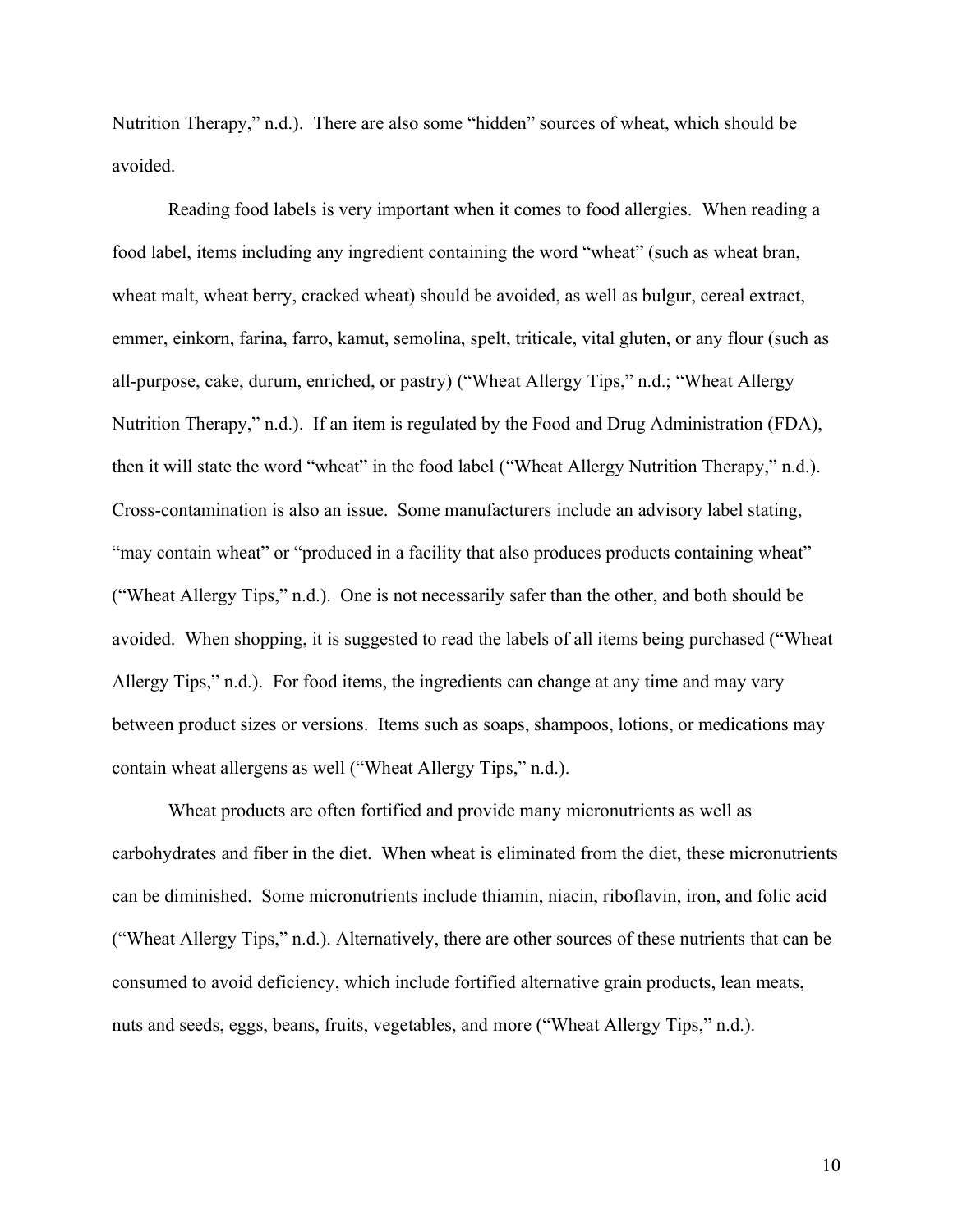**Eggs.** Egg is another major allergen that is found in many foods. Aside from being a common food option by itself, it can also be found in foods such as baked goods (like brownies and cookies), custards, candy, canned soups, marshmallows, and even salad dressings ("Egg Allergy Nutrition Therapy," n.d.). Like all major allergens, the FDA requires that the word "egg" be included on packaging of all foods that contain egg and egg products ("Egg Allergy Nutrition Therapy," n.d.). However, when reading packaging labels, there are some lesserknown forms of egg to be aware of. These include albumen, lysozyme, ovumocin, surimi, and meringue ("Egg Allergy Tips," n.d.). All forms of egg, as well as products "produced in a facility that also processes..." or "may contain..." eggs and egg products should be avoided ("Egg Allergy Tips," n.d.).

Egg is a common ingredient in baked goods and serves as a binding ingredient. Besides using an egg replacement powder, some other options can be used in place of eggs. These include potato starch, pureed fruit, canned pumpkin, mashed potatoes, or egg-free mayonnaise ("Egg Allergy Tips," n.d.).

As with most foods, eggs provide micronutrients that are important to the diet. These micronutrients include vitamin B-12, riboflavin, pantothenic acid, biotin, and selenium ("Egg Allergy Nutrition Therapy," n.d.). Most of these can be obtained through other food sources, such as lean meats, poultry, legumes, and enriched grain products ("Egg Allergy Nutrition Therapy," n.d.).

**Milk.** Like eggs, milk is a common allergen that is found in many foods, as well as a common food item itself. Not only is milk a common beverage, but it can be found in many baked goods, desserts (such as ice cream and pudding), cereals, butter, margarines, cold cuts,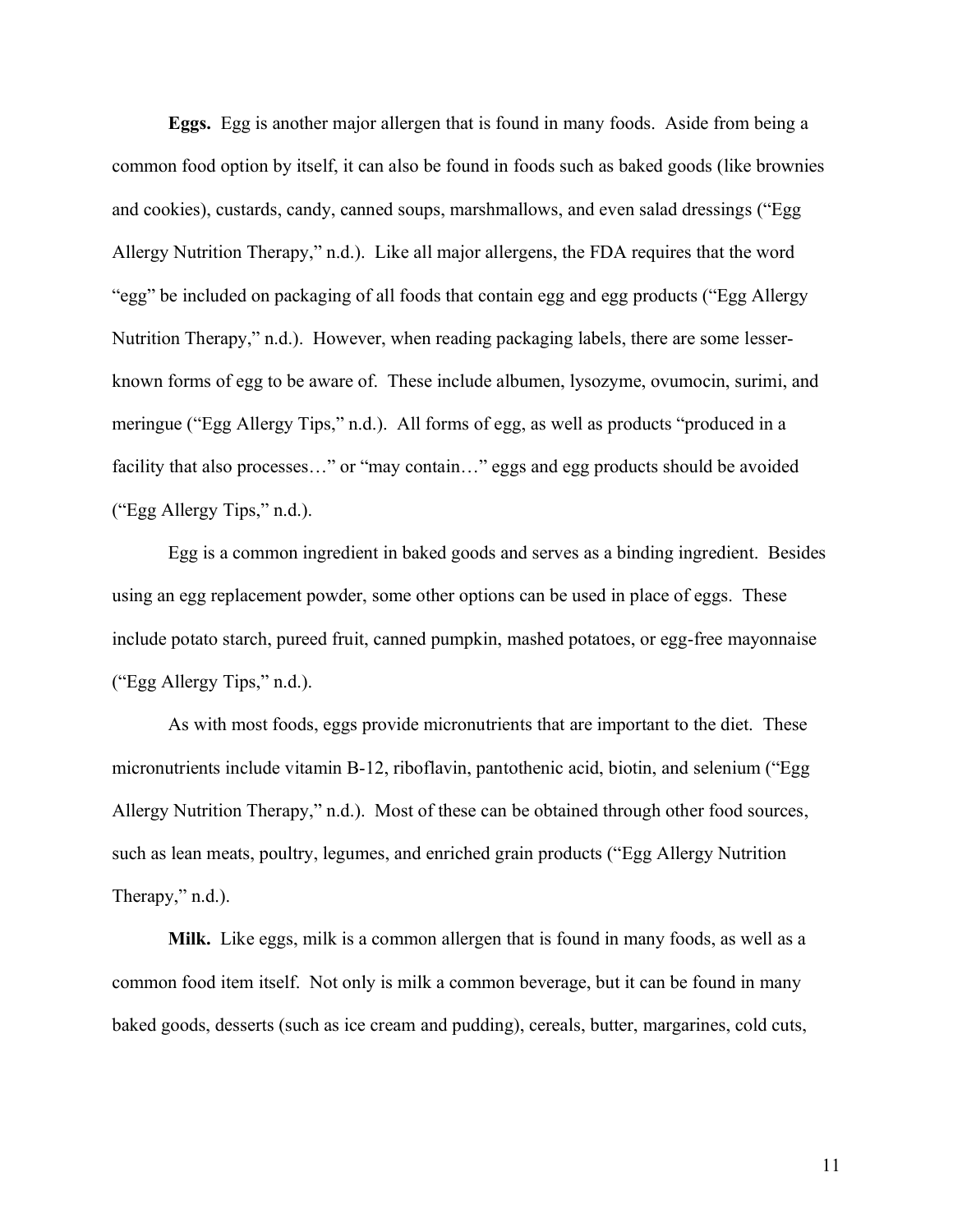hotdogs, crackers, gum, and even foods advertised as "non-dairy" products ("Milk Allergy Nutrition Therapy," n.d.).

Since milk is a major allergen, the FDA requires that all products containing milk be labeled with the word "milk" in the label ("Milk Allergy Nutrition Therapy," n.d.). Besides milk itself, there are many forms of milk that must be avoided in food products. These include butter, buttermilk, casein, cheese in all forms, creams in all forms, curds, ghee, products with the "lacta- " or "lacto-" prefix, whey in all forms, and milk derivatives, powders, proteins, and solids in all forms ("Milk Allergy Tips," n.d.; "Milk Allergy Nutrition Therapy," n.d.). It is also recommended to avoid food products "produced in a facility that also processes…" or "may contain…" milk or milk products ("Milk Allergy Tips," n.d.). Nutrient deficiencies for those with an allergy to milk include calcium, vitamin A, vitamin D, riboflavin, pantothenic acid, and phosphorus intake ("Nutrition Intervention," n.d.).

**Peanuts.** Peanuts are another major allergen recognized by the FDA. Therefore, all products containing peanuts must be labeled with the word "peanut" on the packaging ("Peanut Allergy Nutrition Therapy," n.d.). Besides peanuts and peanut butter, other peanut-containing products include baked goods, cereals, cookies, candy, chocolates, energy bars, frozen desserts, granola bars, marinades, and even barbeque sauce ("Peanut Allergy Nutrition Therapy," n.d.). Interestingly, while most peanut oils must be avoided, it has been found that refined peanut oil can often be consumed by individuals with peanut allergies ("Peanut Allergy Nutrition Therapy," n.d.). However, since there is no guarantee that the oil did not come in contact with peanut proteins or peanut oil that was expeller-pressed, expelled, extruded, and cold-pressed during processing, a healthcare professional may suggest avoiding refined peanut oil as well ("Peanut Allergy Nutrition Therapy," n.d.). Other forms of peanut that should be avoided are artificial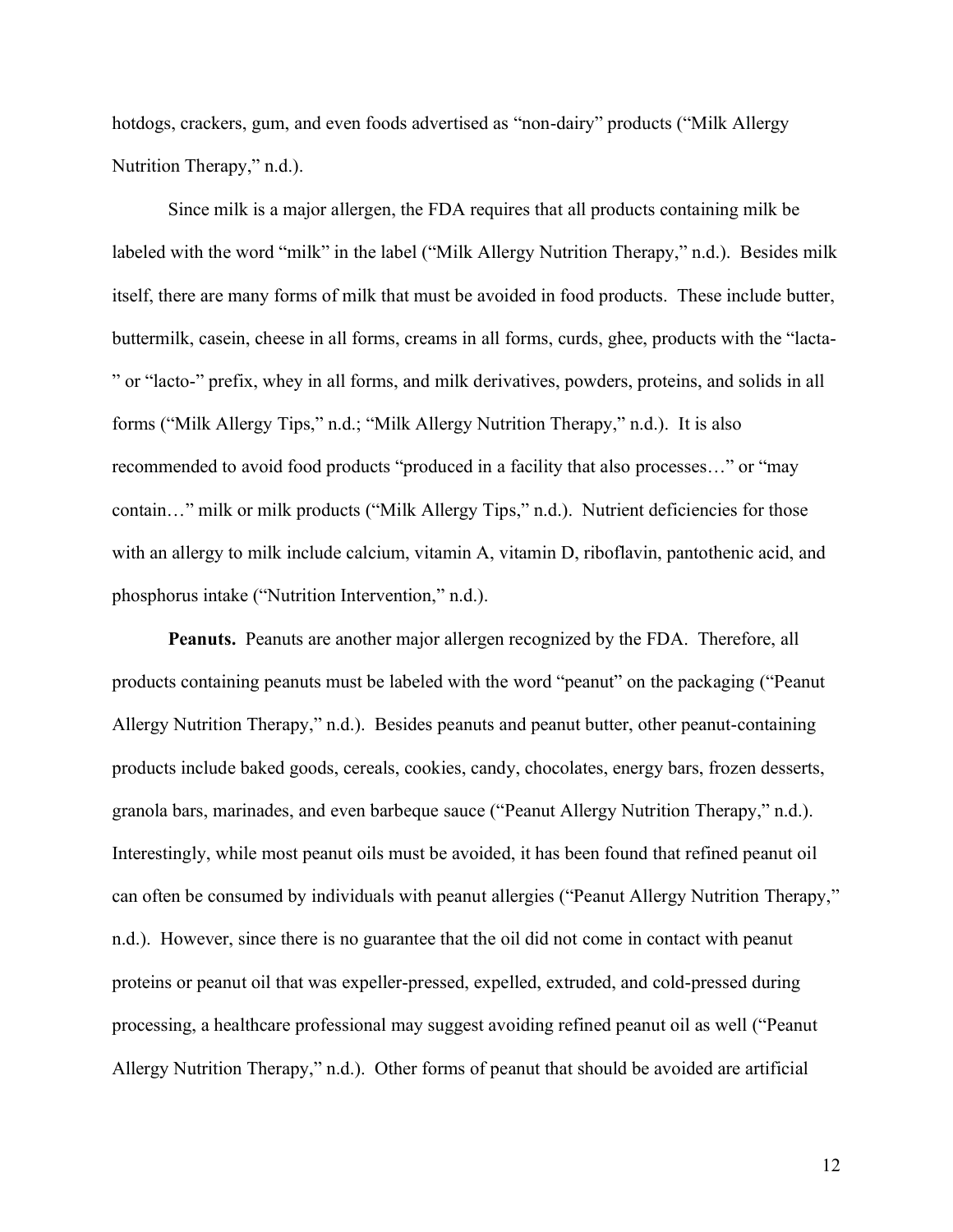nuts, beer nuts, ground nuts, nut butter (that has been processed in proximity to peanut butter), nut pieces, and peanut flour ("Peanut Allergy Tips," n.d.). As always, it is suggested to avoid foods that are "produced in a facility that also processes…" or "may contain…" peanuts or peanut products ("Peanut Allergy Tips," n.d.).

Many micronutrients can be found in peanuts. These include vitamin E, niacin, magnesium, and chromium ("Peanut Allergy Nutrition Therapy," n.d.). Other food sources for these nutrients include whole or enriched grains, lean meats, legumes, and vegetable oils ("Peanut Allergy Nutrition Therapy," n.d.). Those with peanut allergies should be aware of potential allergies to legumes since they are in the same family. While most people can continue eating legumes such as beans and peas, they are often at a higher risk for a lupine allergy ("Peanut Allergy Nutrition Therapy," n.d.). (Lupine is often used as a flour substitute in Europe) ("Peanut Allergy Tips," n.d.). Another potential allergy related to peanuts is tree nuts. While some people with a peanut allergy can consume tree nuts, some also have an allergy to tree nuts as well. A healthcare provider can determine this.

**Tree nuts.** Another major food allergen recognized by the FDA is tree nuts. As with all major allergens, the FDA requires food products containing tree nuts be labeled ("Tree Nut Allergy Nutrition Therapy," n.d.). However, many different nuts fall under this category. Those recognized by the FDA include almonds, beech nuts, brazil nuts, butter nuts, cashew, chestnuts, chinquapin, coconut, ginkgo, hazelnut, hickory, lychee nut, macadamia nut, pecan, pili nut, pine nut, pistachio, shea nut, and walnut ("Tree Nut Allergy Nutrition Therapy," n.d.). Under FDA labeling, the specific nut found in the product must be listed on the packaging ("Tree Nut Allergy Nutrition Therapy," n.d.). Depending on the allergy, it may be that only certain nuts need to be avoided in the diet. What tree nuts need to be eliminated can be determined by a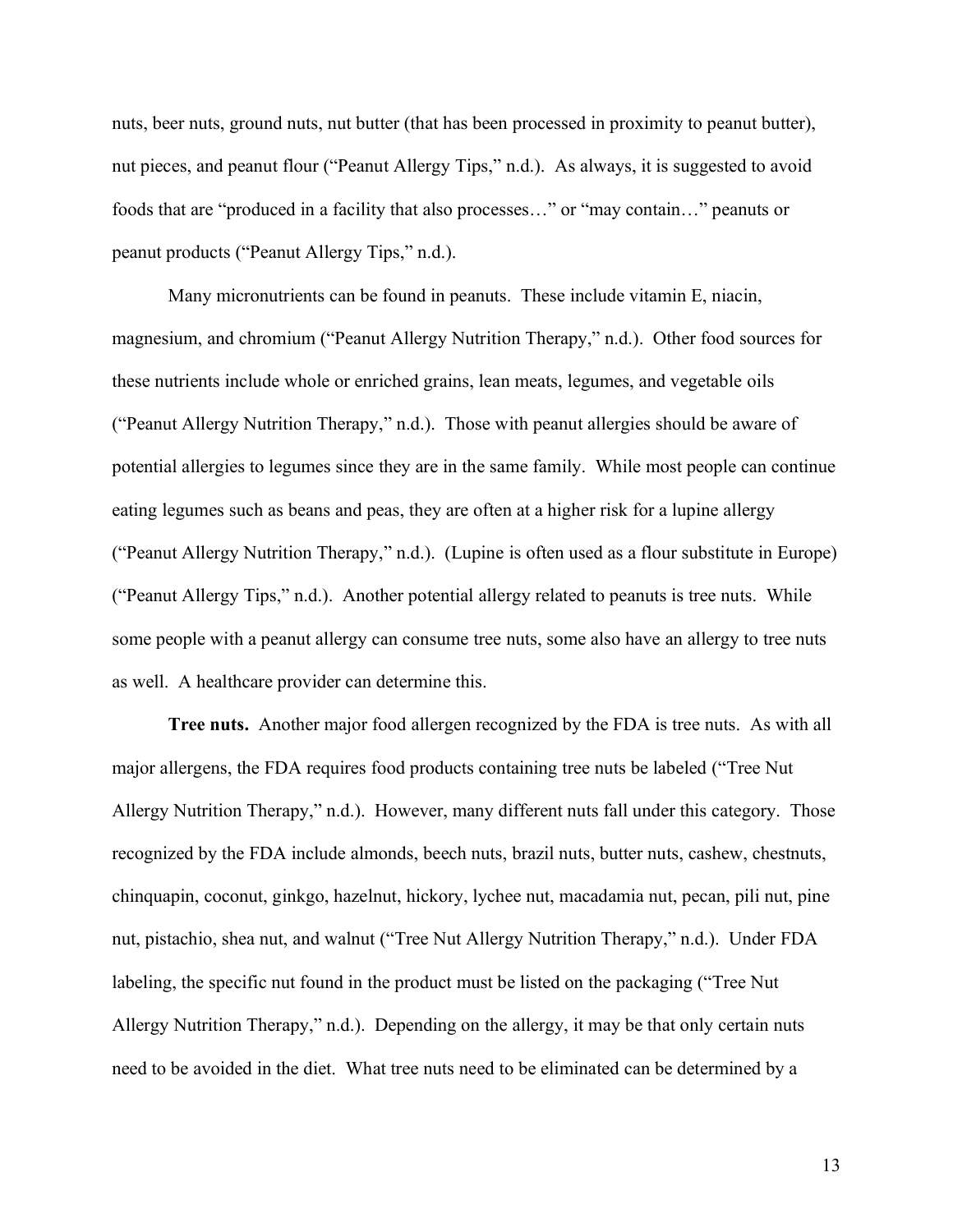healthcare professional. It is also wise to avoid products "produced in a facility that also processes…" or "may contain…" tree nuts ("Tree Nut Allergy Tips," n.d.). Often peanuts, tree nuts, and seeds are processed on shared equipment, allowing for cross-contamination, meaning these products may need to be avoided as well ("Tree Nut Allergy Nutrition Therapy," n.d.). Besides the nuts themselves, some products that may contain tree nuts include baked goods, cereals, cookies, candy, chocolate, flavored coffee, granola bars, frozen desserts, marinades, and barbeque sauces ("Tree Nut Allergy Nutrition Therapy," n.d.).

**Soy.** Soy is another major food allergen. As with all major allergens, it is recognized by the FDA and products containing soy must be labeled ("Soy Allergy Nutrition Therapy," n.d.). However, much like refined peanut oil is often safe for those with a peanut allergy, highly refined soybean oil and often soy lecithin are frequently safe for consumption by those with a soy allergy ("Soy Allergy Nutrition Therapy," n.d.). Because of this, refined soybean oil does not have to be labeled as an allergen on the packaging. Soy can be found in breads, cookies, canned meats, cereal, protein bars, low-fat peanut butters, processed meat, and more ("Soy Allergy Nutrition Therapy," n.d.). Other foods to avoid include edamame, hoisin, miso, natto, shoyu sauce, soy sauce, tamari, tempeh, and tofu ("Soy Allergy Nutrition Therapy," n.d.). Also included is soy nuts, milk, ice cream, flour, cheese, et cetera ("Soy Allergy Nutrition Therapy," n.d.). As always, those with a soy allergy should avoid all foods labeled by the FDA as containing soy, as well as precautionary labels of "produced in a facility that also produces…" or "may contain..." soy ("Soy Allergy Tips," n.d).

**Shellfish.** There are two categories of shellfish, one of which is considered a major food allergen. These categories are crustaceans and mollusks. Crustaceans are considered major allergens and are regulated by the FDA ("Shellfish Allergy Nutrition Therapy," n.d.). These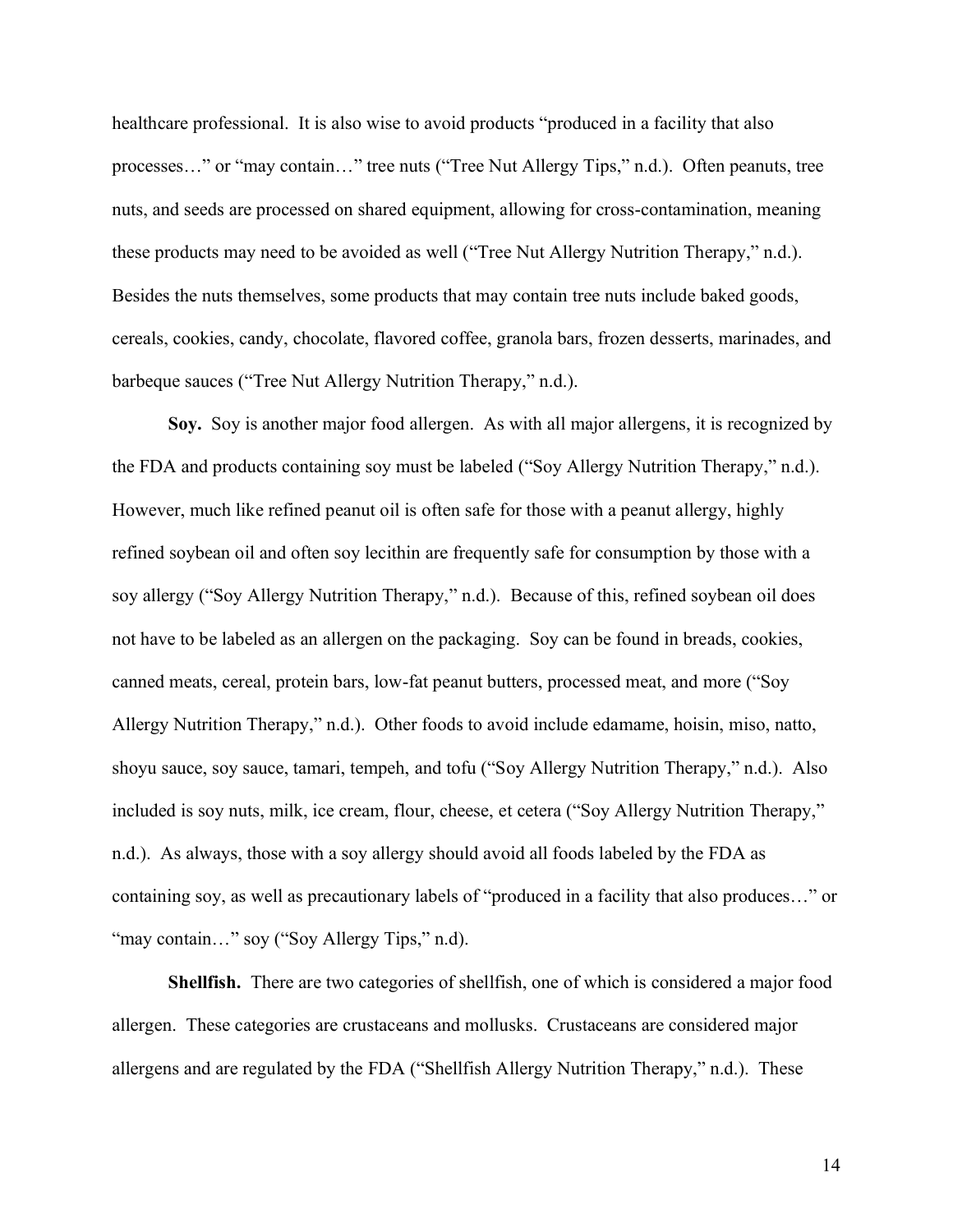include lobster, crab, shrimp, prawn, crawfish, and barnacles ("Shellfish Allergy Nutrition Therapy," n.d.). Per the FDA, the specific crustacean species must be listed on the product label ("Shellfish Allergy Nutrition Therapy," n.d.). Mollusks include abalone, clam, cockle, mussel, oyster, octopus, scallop, snail, and squid ("Shellfish Allergy Nutrition Therapy," n.d.). These are not considered major allergens and are not required to be labeled on products as an allergen. Depending on the allergy and severity of the allergy, one may be required to eliminate certain shellfish or all shellfish and shellfish derivatives from the diet. Therefore, it is also suggested to avoid foods with labels such as "may contain…" or "produced in a facility that also produces" ("Shellfish Allergy Tips," n.d.).

Shellfish contribute a few nutrients to the diet. These include zinc, magnesium, copper, and selenium ("Shellfish Allergy Nutrition Therapy," n.d.). However, these nutrients can be obtained through foods such as lean meats, eggs, whole or enriched grains, seeds, fruits, and vegetables ("Shellfish Allergy Nutrition Therapy," n.d.).

**Fish.** The last of the major food allergens is fish. Like with shellfish, the FDA regulates that packaging must list the specific fish product on its label ("Fish Allergy Nutrition Therapy," n.d.). However, it is suggested that all foods with precautionary labels of "may contain…" or "produced in a facility that also produces…" ("Fish Allergy Tips," n.d.). Many types of fish fall into this allergen category: anchovy, bass, bluefish, bonito, carp, catfish, codfish, drum, eel, flounder, grouper, haddock, hake, halibut, herring, jack, mackerel, mahi-mahi, marlin, menhaden, mullet, orange roughy, perch, pike, plaice, pollock, pompano, porgy, puffer, salmon, sardine, scrod, shad, snapper, sole, sturgeon, sunfish, swordfish, tilapia, trout, tuna, and whitefish ("Fish Allergy Tips," n.d.). Other foods that should be avoided include Caesar salad, Caesar salad dressing, caviar, surimi, and Worchester sauce ("Fish Allergy Tips," n.d.). The fish allergy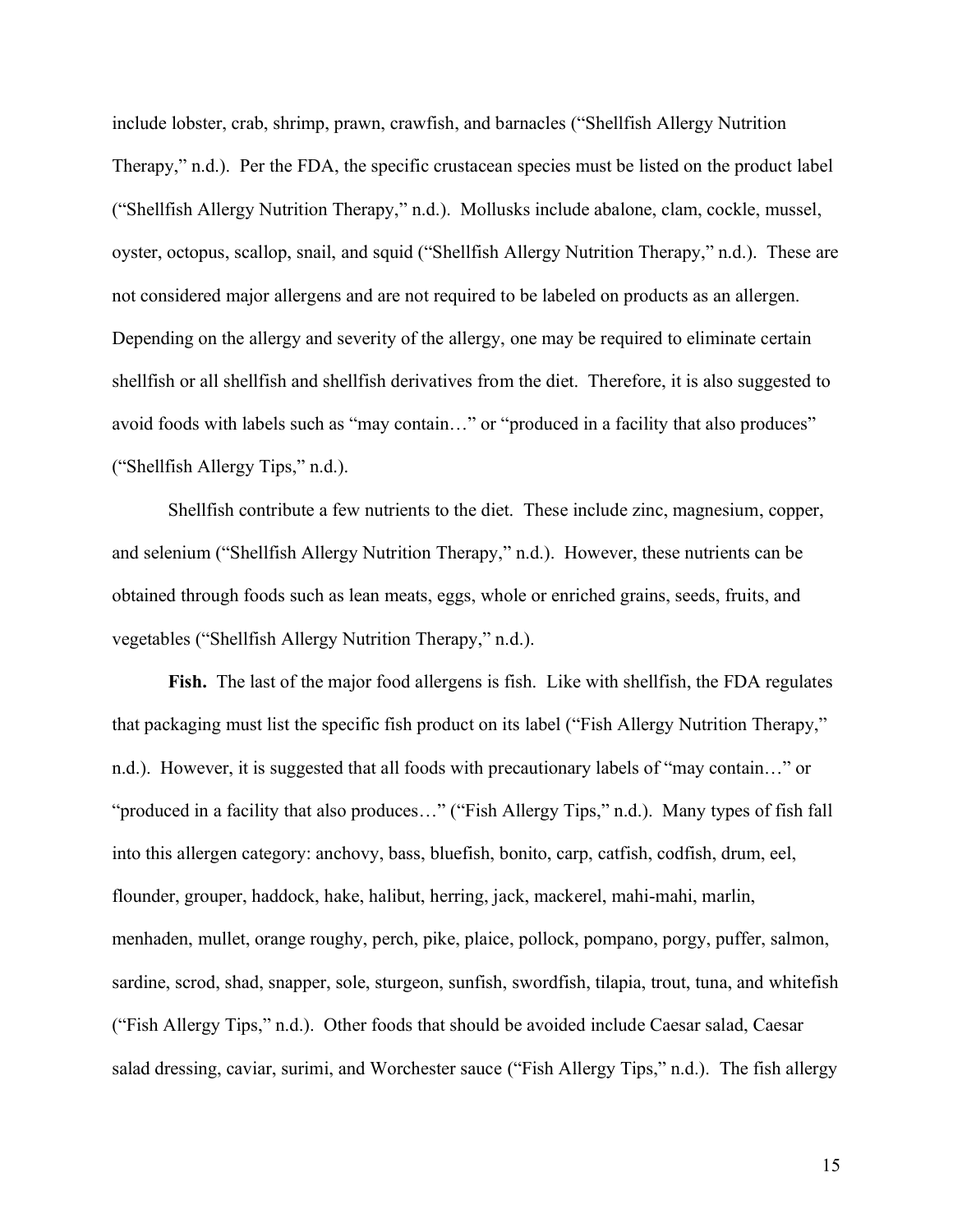and the severity of the allergy will dictate whether an individual must avoid certain fish products or all fish products and derivatives. As with all foods, fish provide a variety of nutrients. These include protein, niacin, vitamin B6, vitamin B12, vitamin E, phosphorus, and selenium ("Nutrition Intervention," n.d.).

#### **Role of Registered Dietitians**

Registered Dietitians (RDs) serve many important roles in the treatment of food allergies. Not only do they provide education on avoiding the food allergy, but they also educate on food substitution, food label reading, nutrient adequacy, and additional nutrition-related concerns (AND, n.d.; "Nutrition Intervention," n.d.). Reading food labels is very important in avoiding food allergens, and there are sometimes "hidden" forms of the allergen in foods which dietitians can help identify. When certain foods are eliminated from the diet, many nutrients are also inadequately consumed. Dietitians can not only help patients identify these nutrients, but also provide advice on other sources or supplementation of these nutrients ("Nutrition Intervention," n.d.). In addition, they can provide advice for eating out or managing food allergies in a school setting (AND, n.d.).

#### **Prevention of Food Allergies**

Research is being conducted to determine the roles of certain factors in the development of food allergens. These include various genetics, epigenic, and environmental factors (Mahan & Raymond, 2017). Currently, the focus is on promoting lifestyle factors. Recommendations include breastfeeding infants and introducing solid foods at 4-6 months, and avoidance of smoking, especially around infants and children (Mahan & Raymond, 2017). Other recommendations include regular physical exercise to strengthen immunity, increased exposure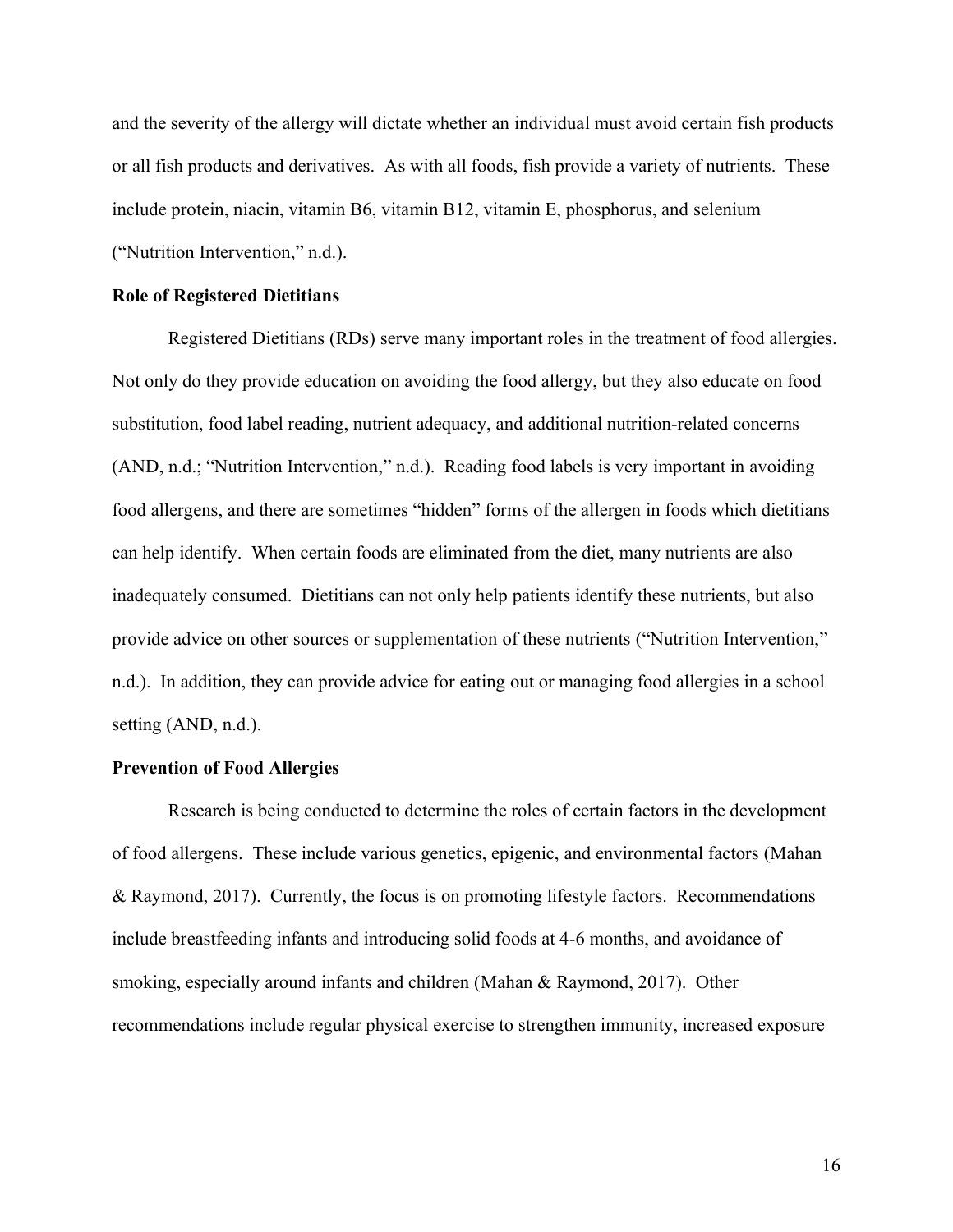to the natural environment, pets, and farms, and using antibiotics only when necessary (Mahan  $\&$ Raymond, 2017).

#### **Methodology and Approach**

For this research project, data was collected via an online survey. The survey contained six questions (Appendix 1) and was publicly posted on Facebook and Instagram with a shareable feature after obtaining Institutional Review Board approval from East Tennessee State University (IRB# c0221.8e) (Appendix 2). Participation was voluntary and completed online at the participant's convenience. Requirements to partake in the study included being at least 18 years of age, physically present in the United States, and the presence of a food allergy. Exclusion criteria included those under the age of 18, not physically present in the United States, and those without food allergies. An informed consent form was agreed to before partaking in the survey, and the participants were informed that incomplete surveys would be excluded from the data. The survey was posted on February 15, 2021, and was closed on March 15, 2021. There were 70 responses. 13 data sets were incomplete and removed.

Once the data was obtained, it was put into a spreadsheet for analysis. Percentages were found by dividing the number of responses for the respective answer by 57—the number of data sets in the study. The percentages for the "Big Eight" allergens and "other" allergens were calculated by dividing the number of responses to each by the total number of reported allergies. Although not listed in the survey, "fish" is a "Big Eight" allergen and was counted as such rather than "other." Under "other" there were also reports of hazelnut, tuna, and wheat, which were grouped into tree nuts, fish, and gluten respectively. For the sake of this research, coconut was considered "other" as it is also considered a fruit.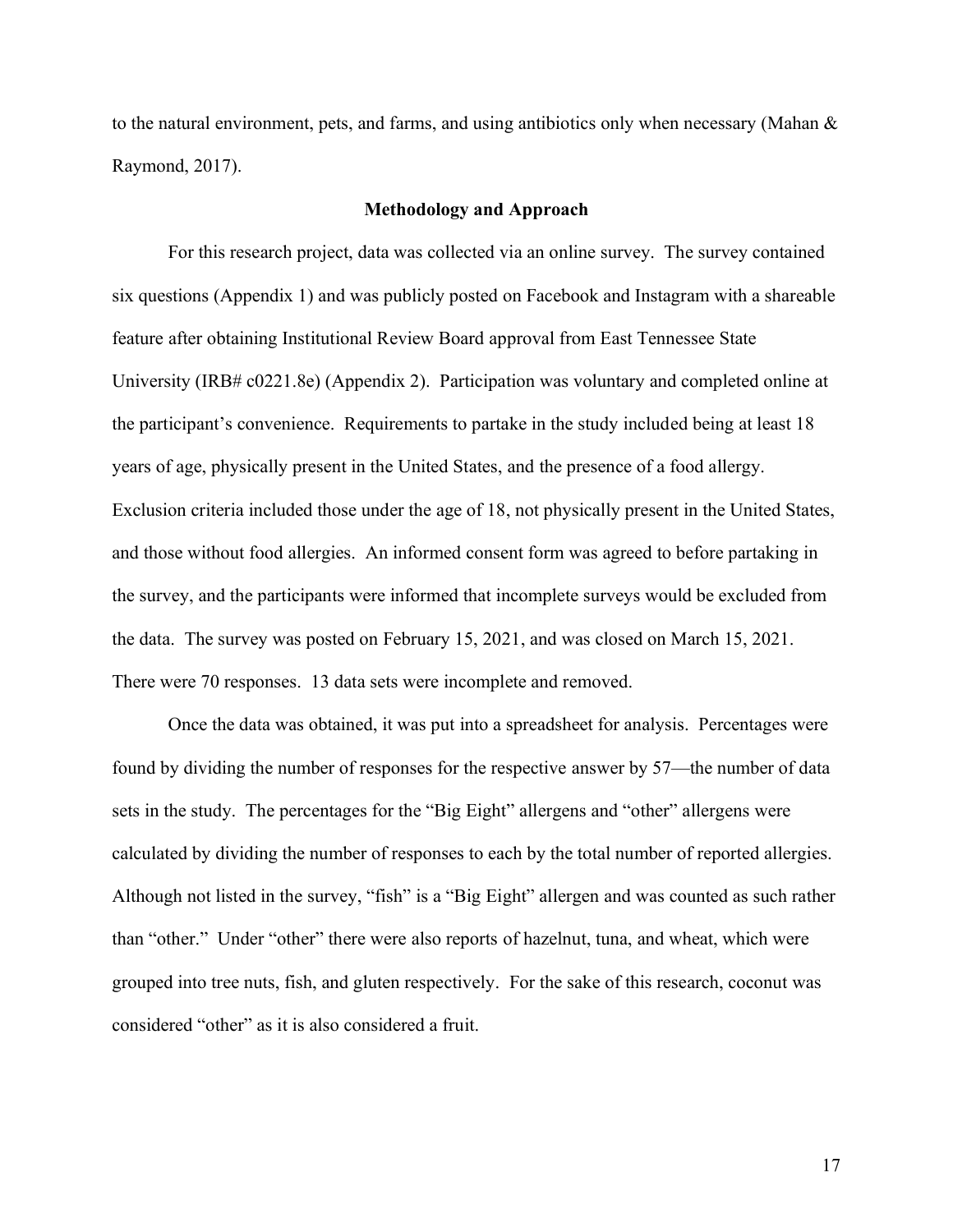#### **Results and Findings**

Of the 57 responses, 22 people reported having multiple food allergies. In total, between the 57 participants, there were 98 reported food allergies. Of these 98, 75.5% fell into the "Big Eight" categories, and 24.5% were classified as "other" (Appendix 3, Graph 1). The "other" food allergies totaled 27 different allergens (Appendix 3, Graph 3). The "Big Eight" allergens were represented as follows out of all allergens reported: gluten 13.3%, dairy 17.3%, eggs 5.1%, peanut 8.2%, tree nuts 14.3%, soy 5.1%, fish 2%, and shellfish 10.2% (Appendix 3, Graph 2).

The most common age groups in which food allergies were diagnosed or discovered were adolescence (40.4% participants) and early adulthood (28.1% participants). Of the participants, only 12.3% learned of their allergy as a toddler, and 12.3% as a school-age child. 7.0% participants also learned of their allergy during middle adulthood, and none as a senior (Appendix 3, Graph 4).

Of the choices for "How did you find out you have a food allergy?" 7 participants selected multiple options, all of them including "received a diagnosis from a healthcare provider" as well as another option. The most common form of allergy realization occurred due to a severe reaction (54.4% of participants), and 2 reported being hospitalized as part of their diagnosis. 29.8% of participants reported receiving a diagnosis from a healthcare provider (7 of which were reported in combination with a severe reaction, hospitalization, and experimenting on their own). 28.1% participants experimented on their own to discover their food allergy. (Appendix 3, Graph 5).

A majority (40.4%) of participants reported that they learned what to/not to eat through trial-and-error. 10.5% of participants used Google/internet surfing for information, and 7.0% of turned to family/friends. 22.8% of participants reported consulting with an allergist, and 19.3%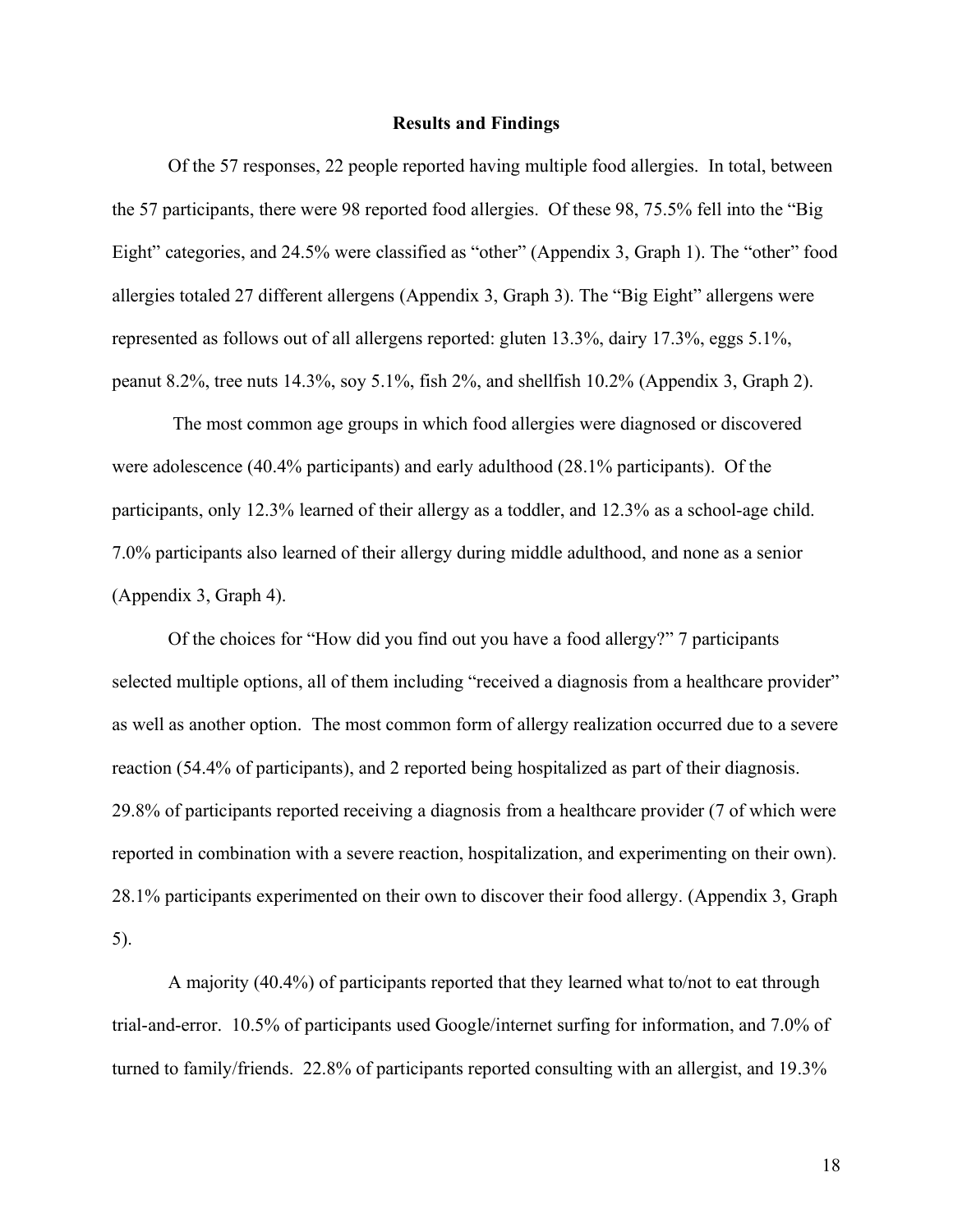reported consulting with a healthcare provider. Zero participants reported seeking a Registered Dietitian. (Appendix 3, Graph 6).

When asked "On a scale of 1-5 (with 1 being no knowledge and 5 being very knowledgeable), how much knowledge did you have of your food allergy at the time of diagnosis?" 80.7% of participants reported either no knowledge or some knowledge, while only one participant reported being very knowledgeable. However, when asked the same question regarding their current knowledge, 78.9% reported that they were knowledgeable or very knowledgeable and only 2 participants reported having no knowledge. (Appendix 3, Graph 7). For both questions, 8.8% of participants reported "neutral" knowledge. At diagnosis, 8.8% of participants were knowledgeable, and currently 8.8% report "some knowledge" regarding their food allergy.

#### **Discussion**

Based on the data collected in this survey, there is much room for growth in healthcare as far as food allergies are concerned. One noticeable lack is the utilization of Registered Dietitians in the process of food allergen diagnosis and education. Although multiple participants reported hospitalization as part of their food allergen diagnosis, no participants in this study received diet education from an RD. RDs can provide a variety of assistance to those diagnosed with food allergies. For example, the largest reported allergen in this study was dairy. Those with a dairy allergy may be deficient in calcium, vitamin A, vitamin D, riboflavin, pantothenic acid, and phosphorus. A Dietitian can help those with this allergy find alternate sources of these nutrients, and guide the patient in food label reading, preventing cross-contamination, and education regarding eating out with a food allergy. A majority of participants learned about their food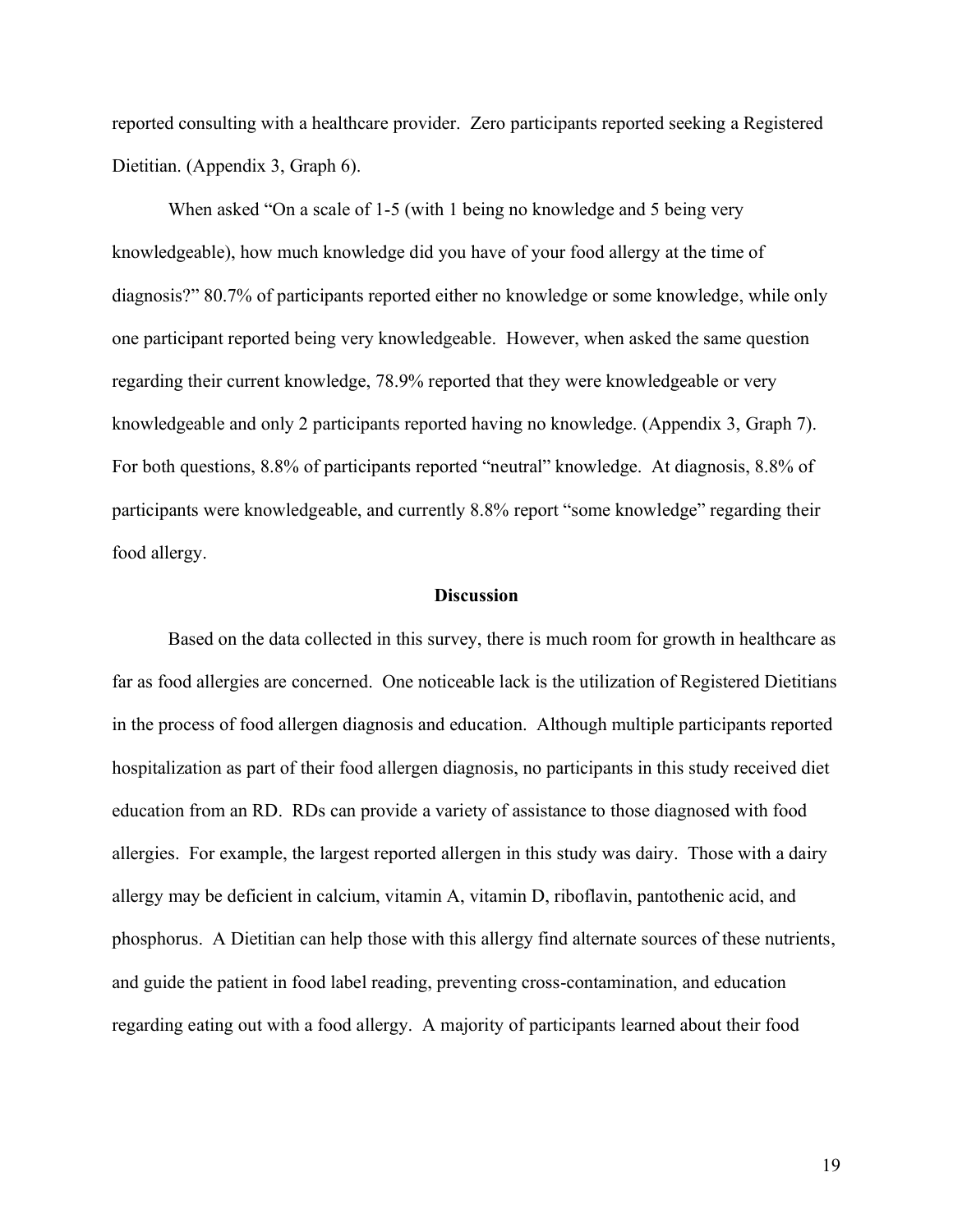allergy through trial-and-error. By seeking education from an RD, the transition to living without the food allergen would be a lot smoother and involve a lot less "error."

#### **Conclusion**

Future studies could make multiple changes. For one, this study did not reach its goal participant number of 100. Having more participants in future studies may provide different figures, including potentially more of a role of RDs. Future studies could also involve minors (using parental/guardian responses) to see if there are more toddler or adolescent food allergens that were underrepresented in this study. Other studies should include surveys to healthcare professionals to better determine the roles played in the food allergen diagnosis and treatment process—specifically Allergists, Registered Dietitians, and Physicians.

Healthcare should also look at the current role of the RD and how it can be better utilized. Whether this is more hospital consults or outpatient treatment, those with food allergens need to receive better treatment and education regarding their food allergies.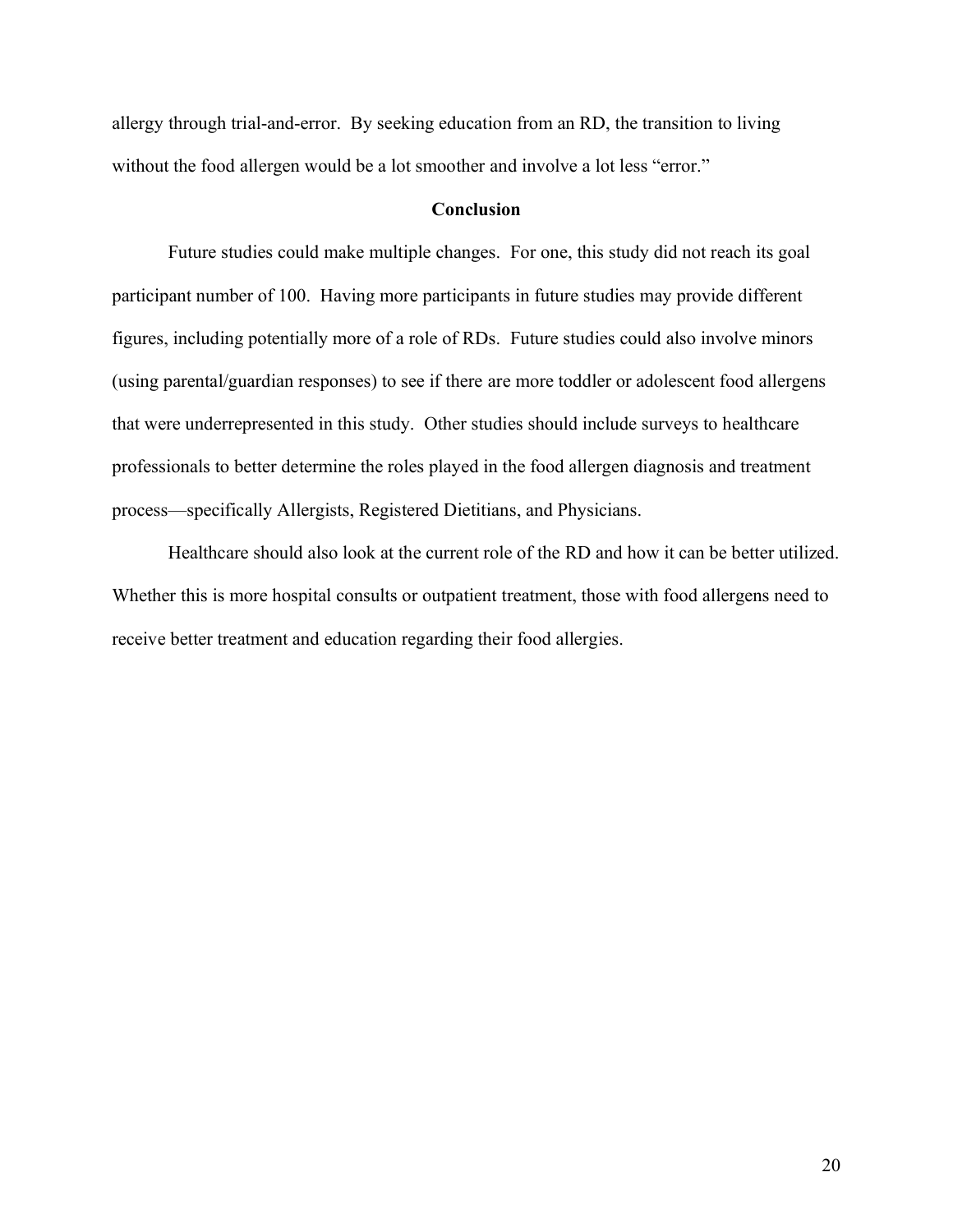### Appendix 1: Survey

- 1. What food allergies/intolerances do you have?
	- o Dairy
	- o Eggs
	- o Peanuts
	- o Tree nuts
	- o Shellfish
	- o Soy
	- o Gluten
	- o Other (please specify)
- 2. What age were you diagnosed with the food allergy?
	- o Toddler (1-4 years)
	- o School age (5-9 years)
	- o Adolescent (10-19 years)
	- o Early adulthood (20-39 years)
	- o Middle adulthood (40-64 years)
	- o Senior (65+ years)
- 3. How did you find out you have a food allergy?
	- o Received a diagnosis from healthcare provider
	- o Experimented on my own
	- o Had a severe reaction
	- o Was hospitalized
- 4. How did you learn what to/not to eat?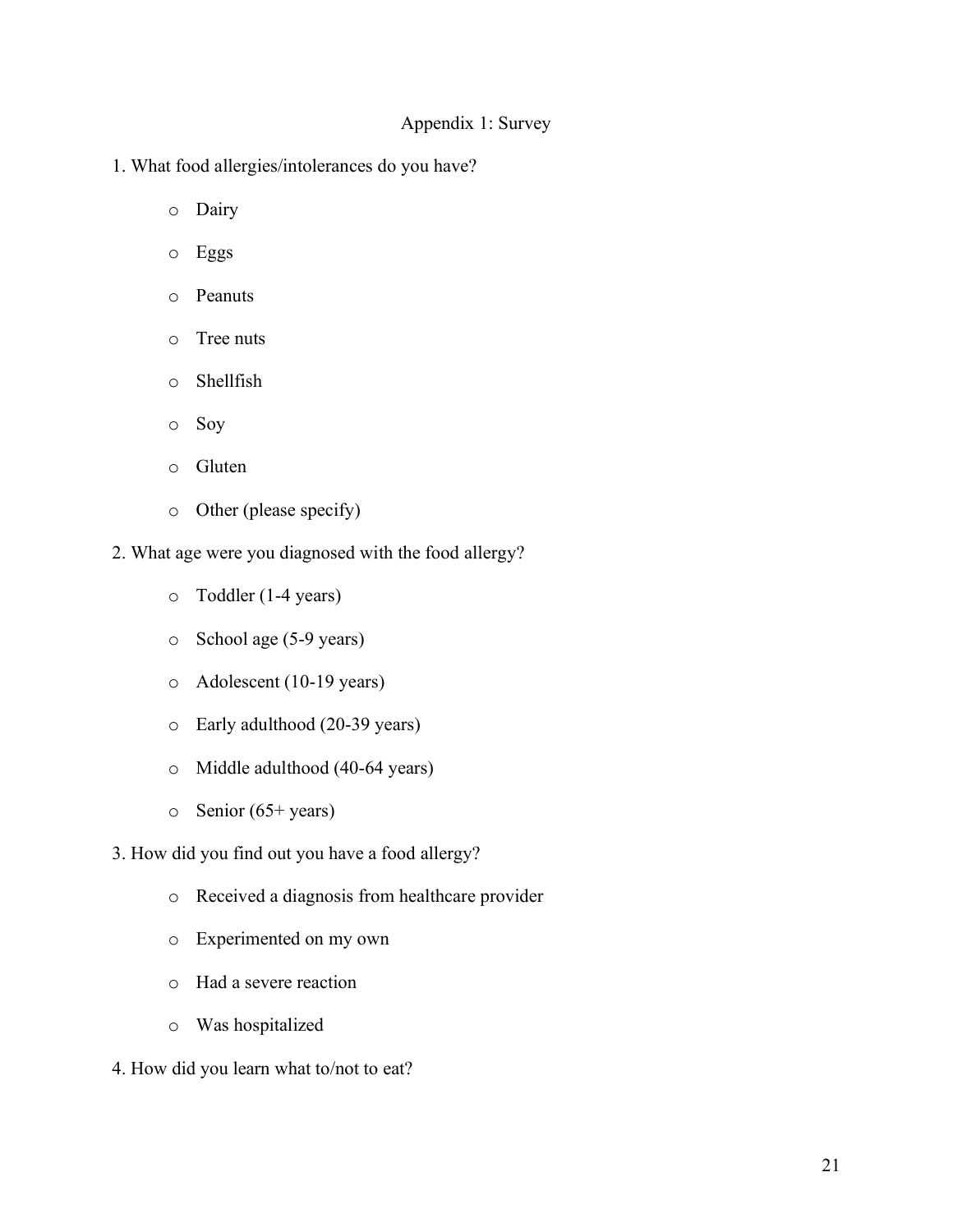- o Registered Dietitian
- o Allergist
- o Healthcare Provider
- o Google/Internet surfing
- o Family/friends
- o Trial-and-error

5. On a scale of 1-5 (with 1 being no knowledge and 5 being very knowledgeable), how much knowledge did you have of your food allergy at the time of diagnosis?

6. On a scale of 1-5 (with 1 being no knowledge and 5 being very knowledgeable), how would you rate your current knowledge of your food allergy?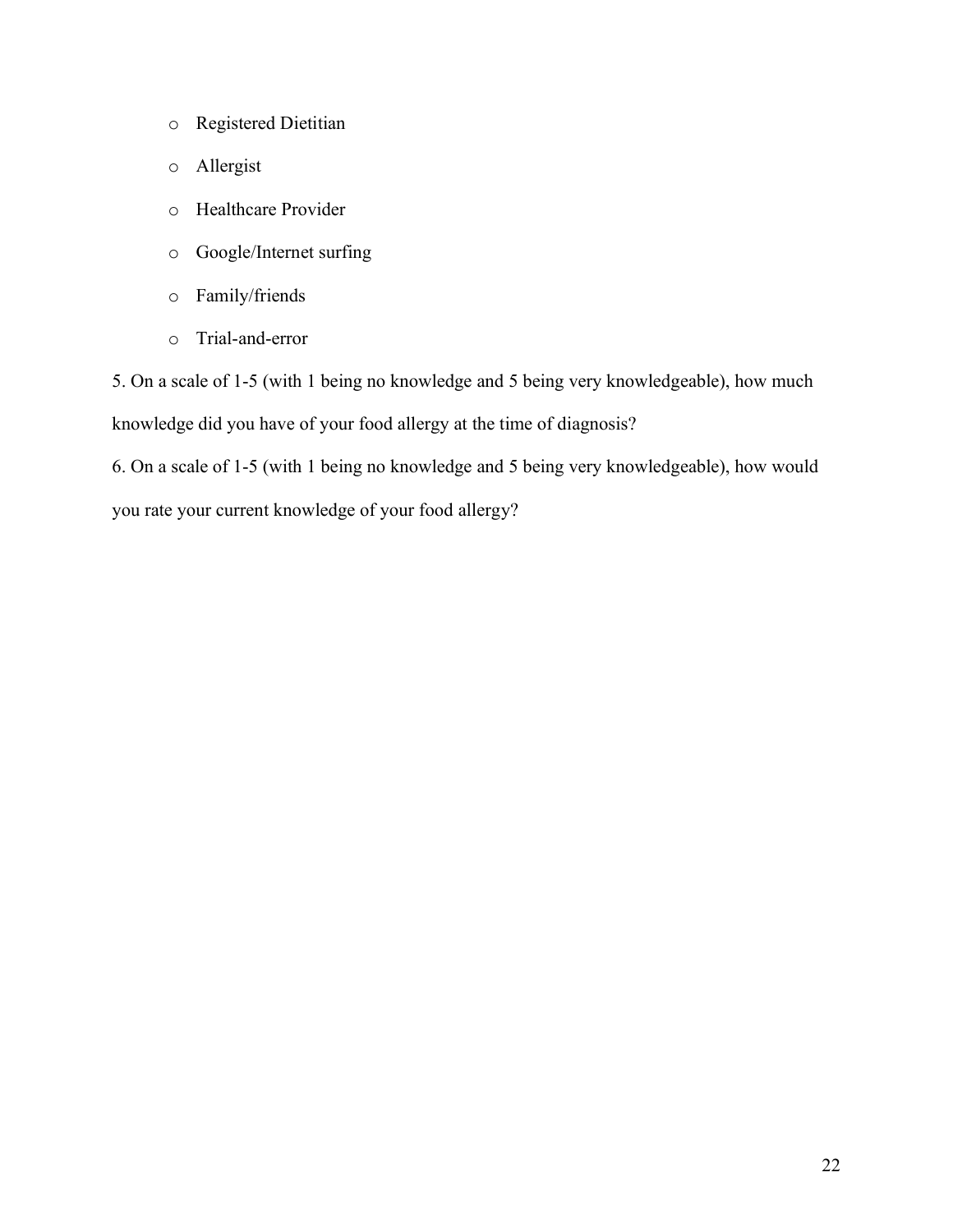#### Appendix 2: Informed Consent

#### Dear Participant:

My name is Samantha Fairchild, and I am an Undergraduate Student at East Tennessee State University. I am working on a thesis in Nutrition and Dietetics. In order to finish my studies, I need to complete a research project. The name of my research study is Assessing Food Allergen Onset, Early Diagnosis, and Nutrition Education.

The purpose of this study is to see how healthcare diagnoses and treats food allergens. I would like to give a brief online survey to adults who have food allergies using Qualtrics. It should only take about 5 minutes to finish. You will be asked questions about your food allergy, such as diagnosis and treatment. Since this study deals with food allergies, the risks are minimal. However, you may also feel better after you have had the chance to express yourself about your experience. This study may benefit you or others by providing information that may help improve the diagnosis and treatment processes of food allergens.

Your confidentiality will be protected as best we can. Since we are using technology no guarantees can be made about the interception of data sent over the internet by any third parties, just like with emails. We will make every effort to make sure that your name is not linked with your answers. Qualtrics has security features that will be used: IP addresses will not be collected and SSL encryption software will be used.

Although your rights and privacy will be maintained, the research records may be looked at by individuals that have the legal right to see that information. This may include the ETSU IRB overseeing this research, other individuals at the University with the responsibility for ensuring we follow the rules related to this research, the federal Office of Human Research Protections (OHRP) that protects participants like you, and the research team.

Taking part in this study is voluntary. You may decide not to take part in this study. You can quit at any time. You may skip any questions you do not want to answer or you can exit the online survey form if you want to stop completely. If you quit or decide not to take part, the benefits or treatment that you would otherwise get will not be changed.

If you have any research-related questions or problems, you may contact me, Samantha Fairchild, at (315)525-1520. I am working on this project together with my Advisor Mary Andreae. You may reach her at (423)439-7538. This research is being overseen by an Institutional Review Board (IRB). An IRB is a group of people who perform independent review of research studies. You may also contact the ETSU IRB at 423.439.6054 or irb@estu.edu for any questions you may have about your rights as a research participant.

Sincerely, Samantha Fairchild

Clicking the AGREE button below indicates:

- I have read the above information
- I agree to volunteer Ver. 02/06/21

**Approved by ETSU Campus IRB / Approval Date: February 15, 2021**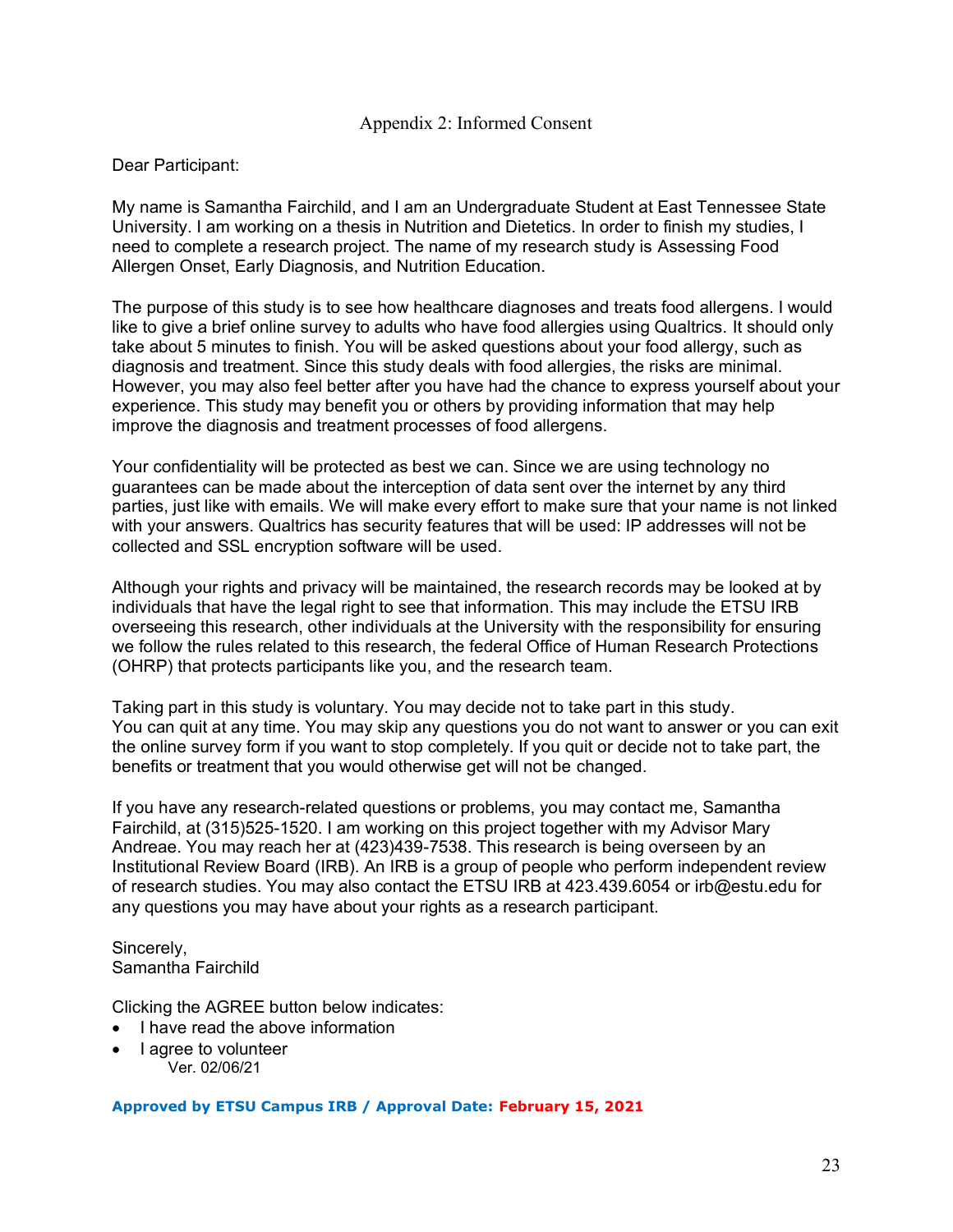- I am at least 18 years old
- I am physically present in the United States
- I have a food allergy
- I understand that if I do not answer all questions my data may not be included in this research study

☐ I AGREE ☐ I DO NOT AGREE

Ver. 02/06/21

**Approved by ETSU Campus IRB / Approval Date: February 15, 2021**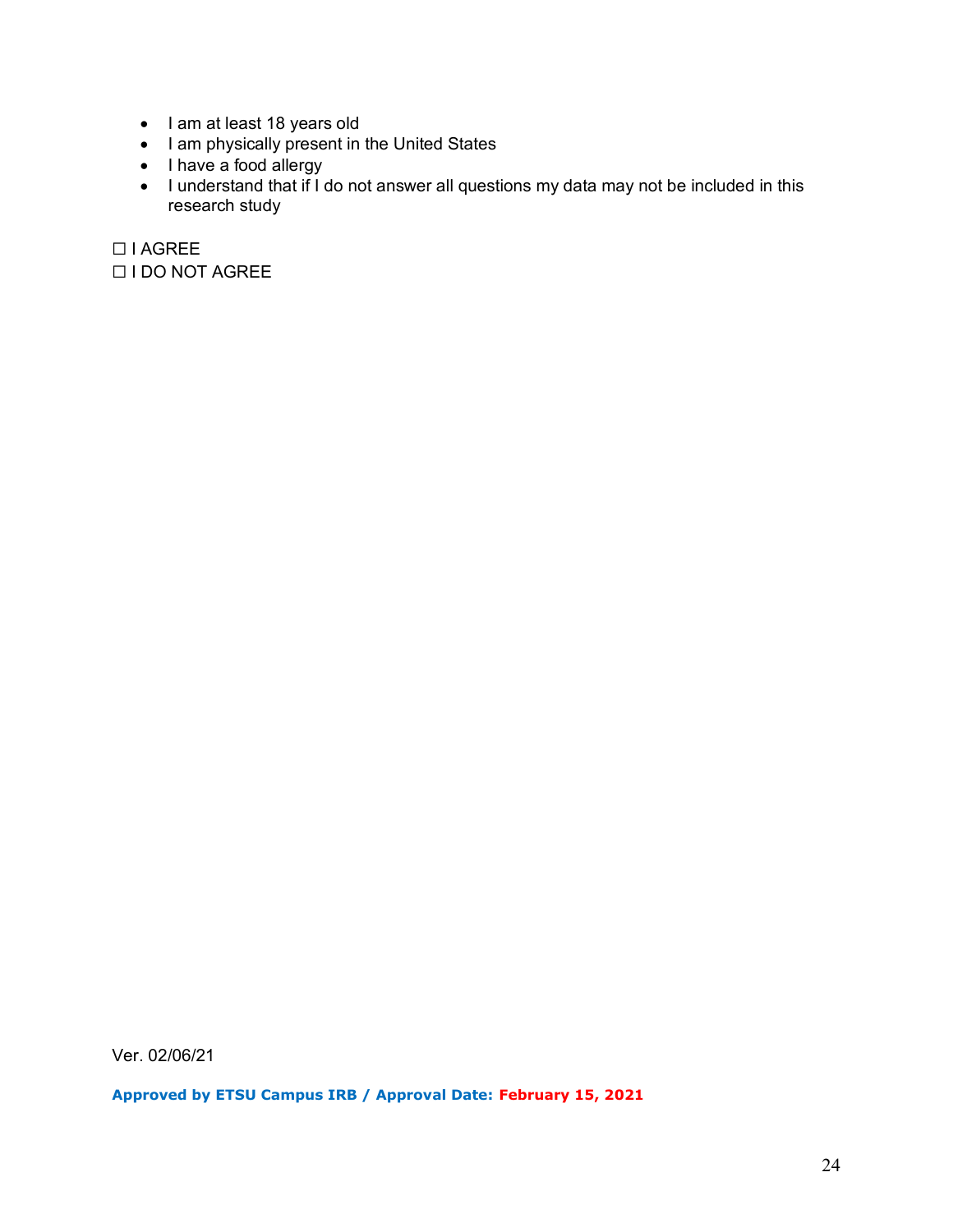# Appendix 3: Graphs

Graph 1



\*numbers rounded to the nearest whole percentage

## Graph 2



\*numbers rounded to the nearest whole percentage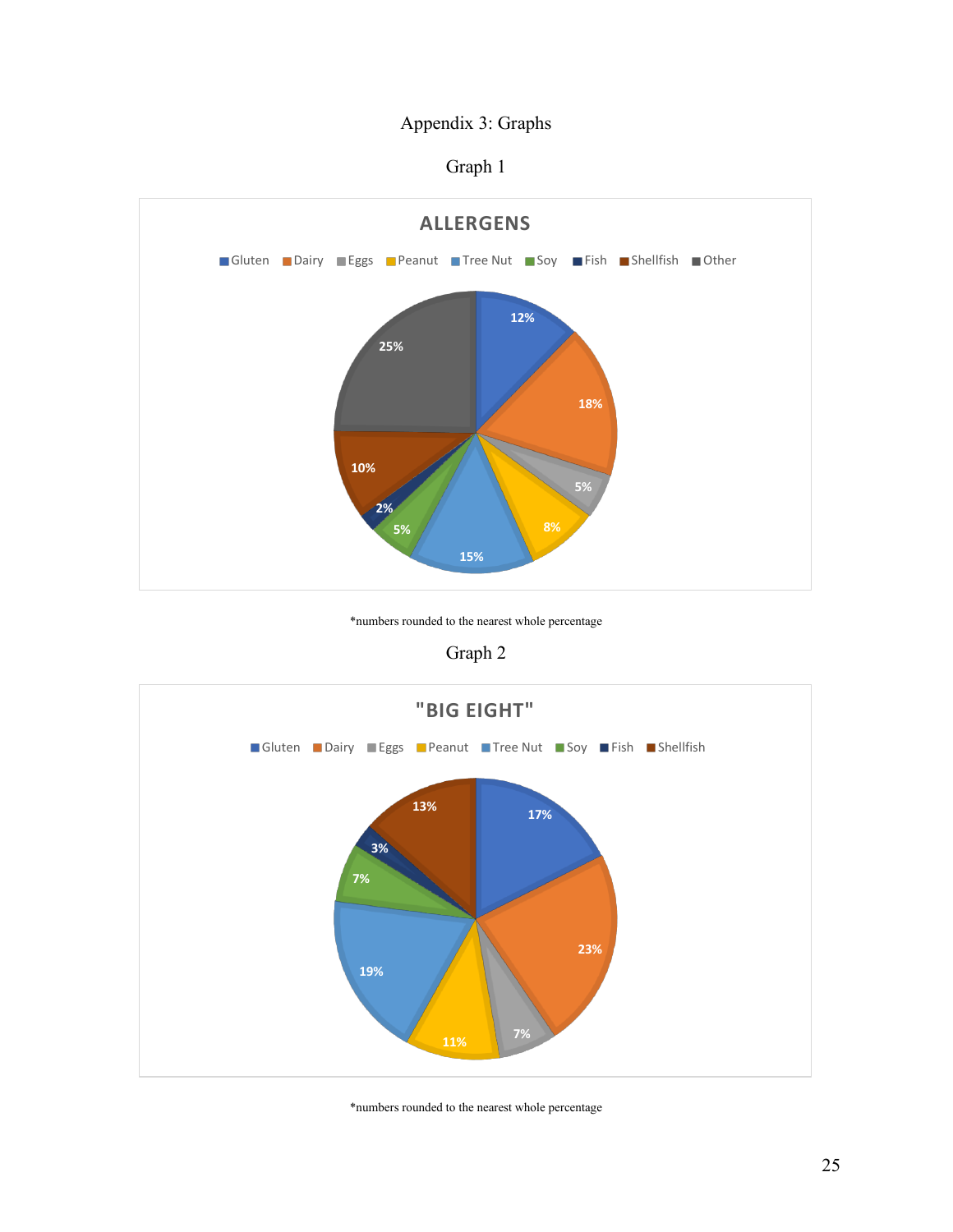Graph 3



\*represented as number of responses

Graph 4



\*represented as number of responses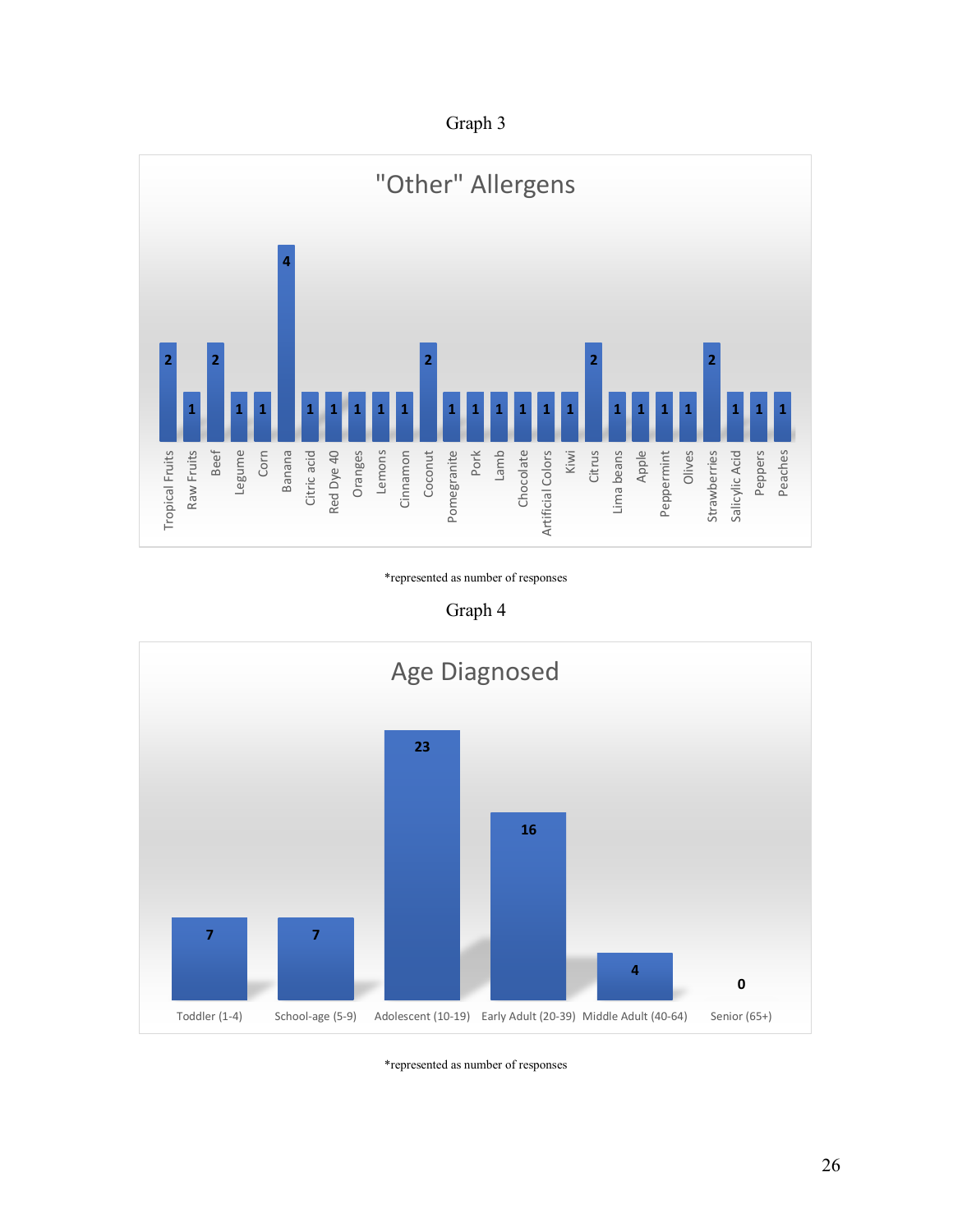



\*represented as number of responses





\*represented as number of responses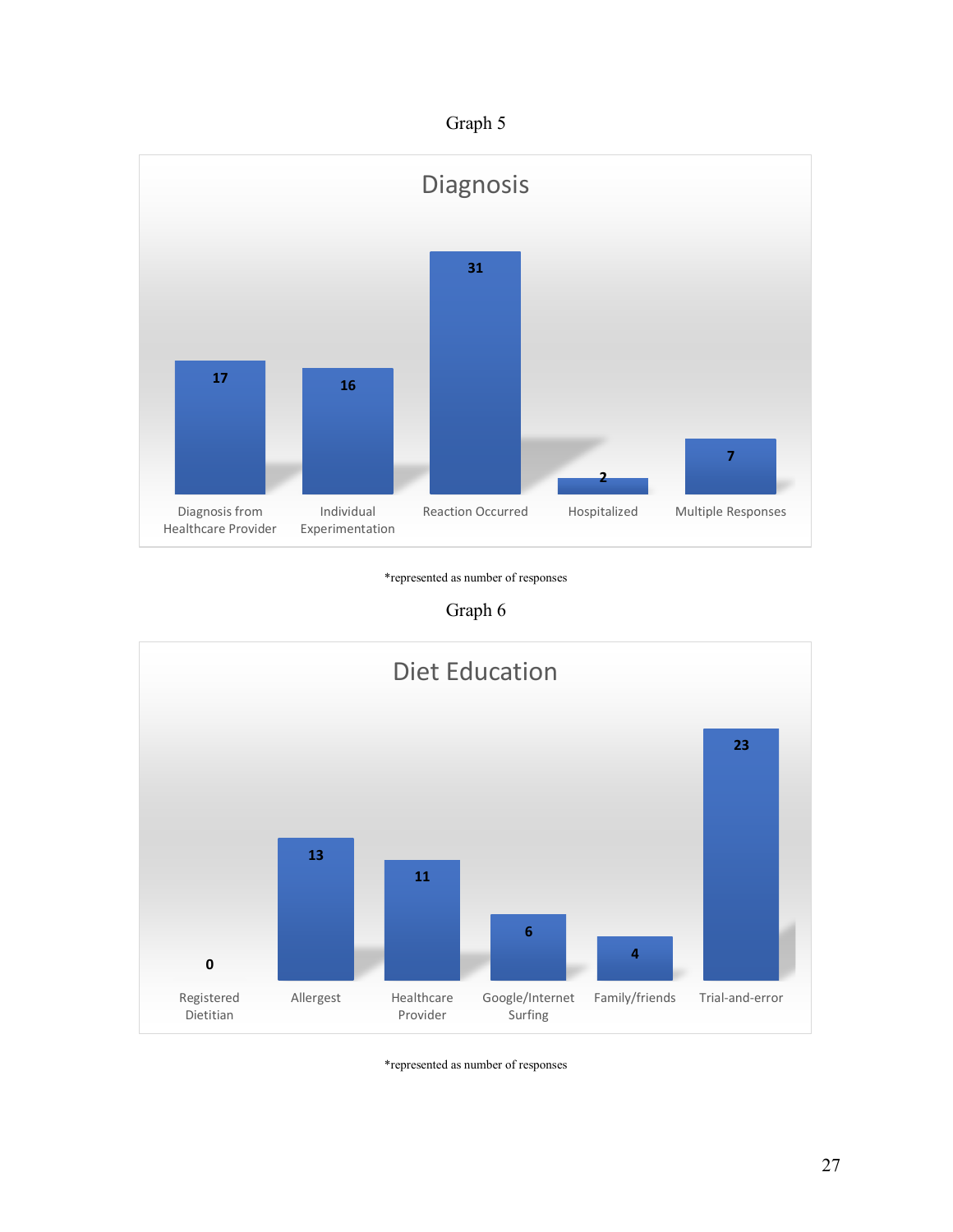



\*represented as number of responses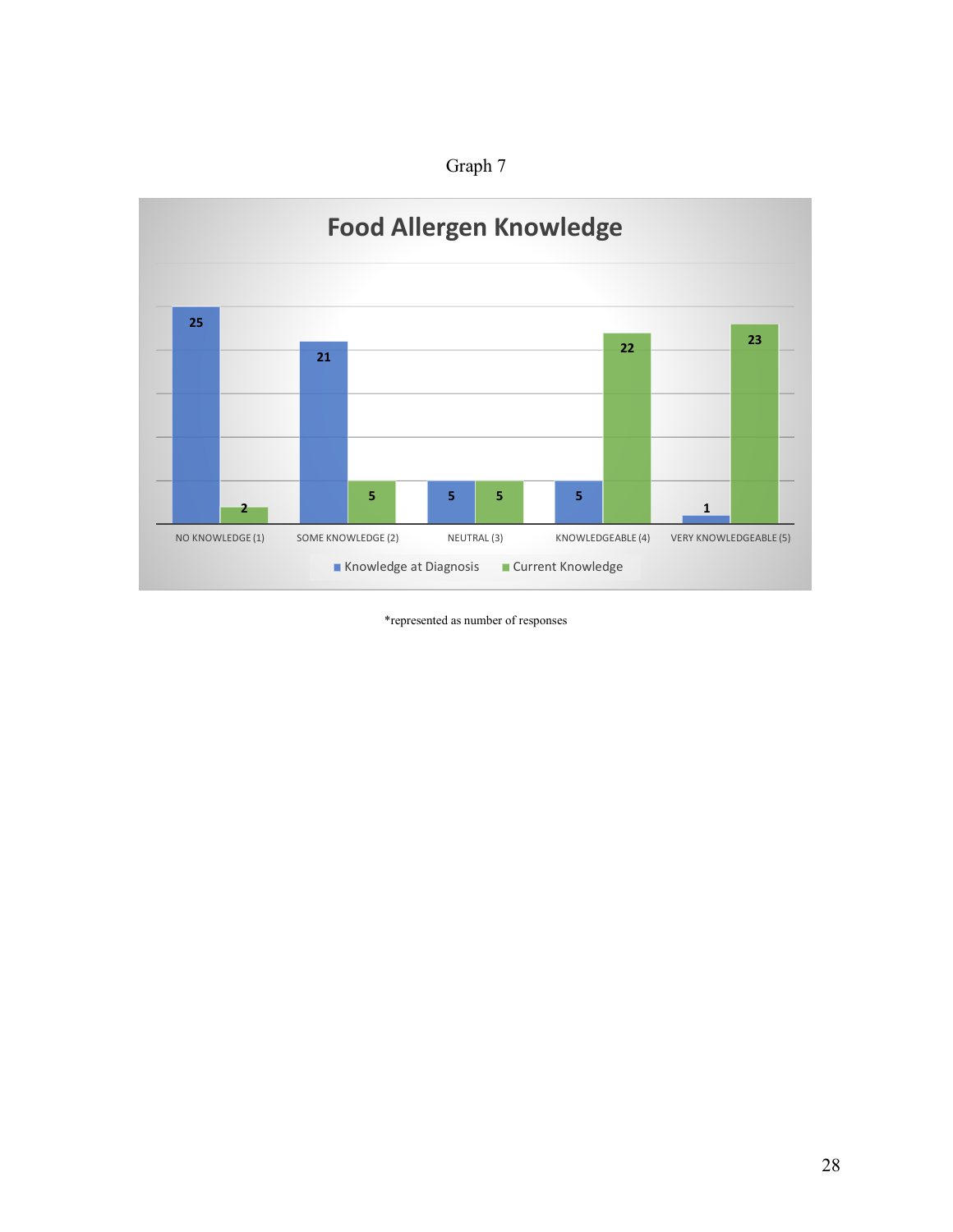#### References

*DBPCFC.* (n.d.). Utrecht Center for Food Allergy. [https://ucfa.nl/food-](https://ucfa.nl/food-allergy/diagnostics/dbpcfc/)

[allergy/diagnostics/dbpcfc/](https://ucfa.nl/food-allergy/diagnostics/dbpcfc/)

*Diagnosing food allergies: Current guidelines*. (n.d.). Academy of Nutrition and Dietetics.

[https://www.eatrightpro.org/news-center/nutrition-trends/diseases-and-](https://www.eatrightpro.org/news-center/nutrition-trends/diseases-and-conditions/diagnosing-food-allergies-current-guidelines)

[conditions/diagnosing-food-allergies-current-guidelines](https://www.eatrightpro.org/news-center/nutrition-trends/diseases-and-conditions/diagnosing-food-allergies-current-guidelines)

- *Egg Allergy Nutrition Therapy.* (n.d.). Nutrition Care Manual. [https://www-nutritioncaremanual](https://www-nutritioncaremanual-org.iris.etsu.edu/client_ed.cfm?ncm_client_ed_id=14)[org.iris.etsu.edu/client\\_ed.cfm?ncm\\_client\\_ed\\_id=14](https://www-nutritioncaremanual-org.iris.etsu.edu/client_ed.cfm?ncm_client_ed_id=14)
- *Egg Allergy Tips.* (n.d.). Nutrition Care Manual. [https://www-nutritioncaremanual-](https://www-nutritioncaremanual-org.iris.etsu.edu/client_ed.cfm?ncm_client_ed_id=82)

[org.iris.etsu.edu/client\\_ed.cfm?ncm\\_client\\_ed\\_id=82](https://www-nutritioncaremanual-org.iris.etsu.edu/client_ed.cfm?ncm_client_ed_id=82)

- *Fish Allergy Nutrition Therapy.* (n.d.). Nutrition Care Manual. [https://www-nutritioncaremanual](https://www-nutritioncaremanual-org.iris.etsu.edu/client_ed.cfm?ncm_client_ed_id=28)[org.iris.etsu.edu/client\\_ed.cfm?ncm\\_client\\_ed\\_id=28](https://www-nutritioncaremanual-org.iris.etsu.edu/client_ed.cfm?ncm_client_ed_id=28)
- *Fish Allergy Tips.* (n.d.). Nutrition Care Manual. [https://www-nutritioncaremanual](https://www-nutritioncaremanual-org.iris.etsu.edu/client_ed.cfm?ncm_client_ed_id=83)[org.iris.etsu.edu/client\\_ed.cfm?ncm\\_client\\_ed\\_id=83](https://www-nutritioncaremanual-org.iris.etsu.edu/client_ed.cfm?ncm_client_ed_id=83)
- *Food allergy testing.* (2020, July 31). MedlinePlus. [https://medlineplus.gov/lab-tests/food](https://medlineplus.gov/lab-tests/food-allergy-testing/)[allergy-testing/](https://medlineplus.gov/lab-tests/food-allergy-testing/)
- Mahan, L. K., & Raymond, J. L. (2017). *Krause's food & the nutrition care process* (14th ed.). Elsevier.
- Manea, I., Ailenei, E., & Deleanu, D. (2016). Overview of food allergy diagnosis. Clujul medical (1957), 89(1), 5–10.<https://doi.org/10.15386/cjmed-513>
- *Milk Allergy Nutrition Therapy.* (n.d.). Nutrition Care Manual. [https://www-nutritioncaremanual](https://www-nutritioncaremanual-org.iris.etsu.edu/client_ed.cfm?ncm_client_ed_id=15)[org.iris.etsu.edu/client\\_ed.cfm?ncm\\_client\\_ed\\_id=15](https://www-nutritioncaremanual-org.iris.etsu.edu/client_ed.cfm?ncm_client_ed_id=15)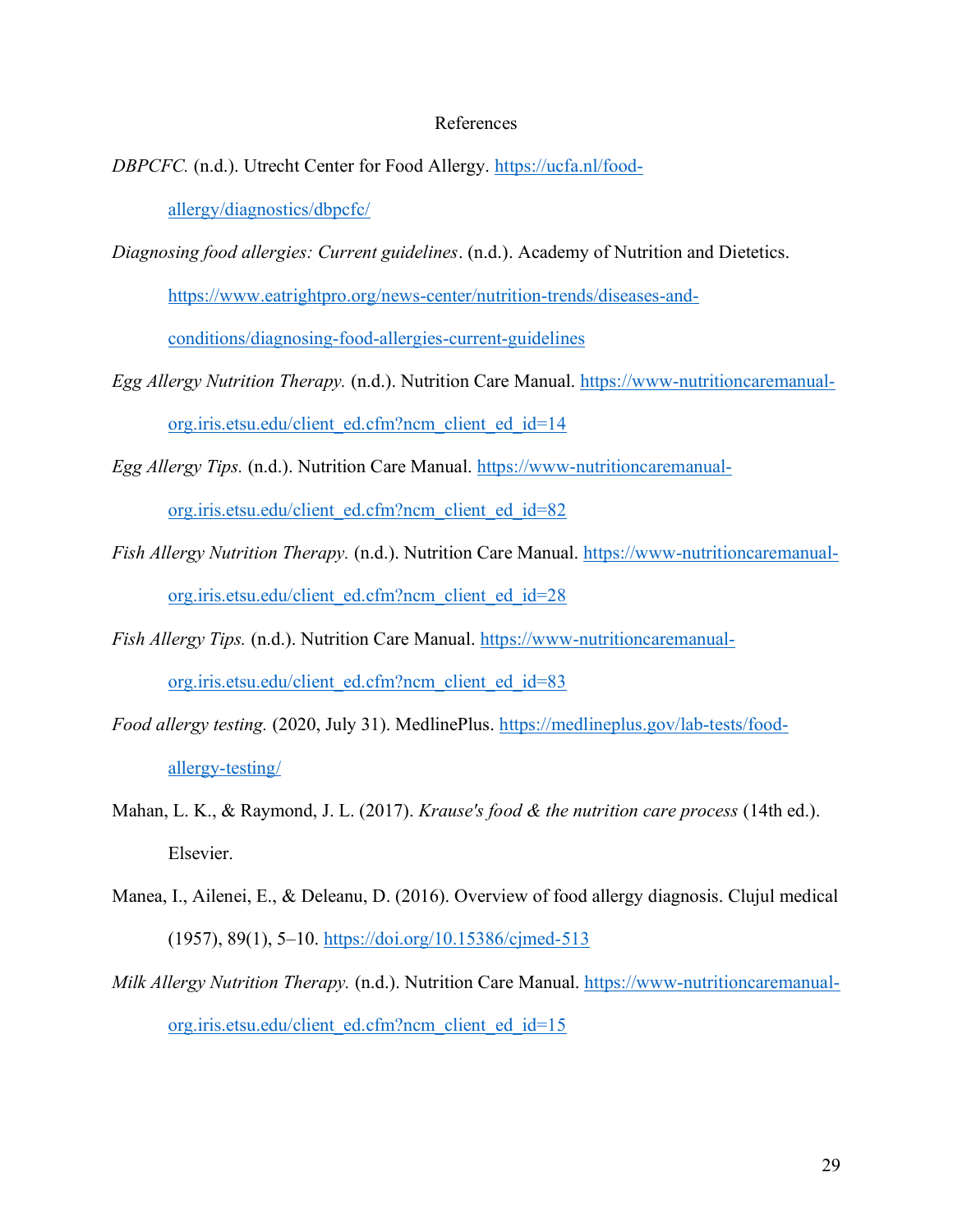*Milk Allergy Tips.* (n.d.). Nutrition Care Manual. [https://www-nutritioncaremanual](https://www-nutritioncaremanual-org.iris.etsu.edu/client_ed.cfm?ncm_client_ed_id=85)[org.iris.etsu.edu/client\\_ed.cfm?ncm\\_client\\_ed\\_id=85](https://www-nutritioncaremanual-org.iris.etsu.edu/client_ed.cfm?ncm_client_ed_id=85)

- *Nutrition Intervention.* (n.d.). Nutrition Care Manual. [https://www-nutritioncaremanual](https://www-nutritioncaremanual-org.iris.etsu.edu:3443/topic.cfm?ncm_toc_id=270016)[org.iris.etsu.edu:3443/topic.cfm?ncm\\_toc\\_id=270016](https://www-nutritioncaremanual-org.iris.etsu.edu:3443/topic.cfm?ncm_toc_id=270016)
- *Overview.* (n.d.). Nutrition Care Manual. [https://www-nutritioncaremanual](https://www-nutritioncaremanual-org.iris.etsu.edu:3443/topic.cfm?ncm_toc_id=269065)[org.iris.etsu.edu:3443/topic.cfm?ncm\\_toc\\_id=269065](https://www-nutritioncaremanual-org.iris.etsu.edu:3443/topic.cfm?ncm_toc_id=269065)
- Palmer, S. (2010). *Food allergies: When food bites back*. Environmental Nutrition, 33(10), 1–4. [https://web.b.ebscohost.com/ehost/pdfviewer/pdfviewer?vid=0&sid=2f295098-b1e3-](https://web.b.ebscohost.com/ehost/pdfviewer/pdfviewer?vid=0&sid=2f295098-b1e3-4256-b2f6-75a9b1df0e6b%40pdc-v-sessmgr06) [4256-b2f6-75a9b1df0e6b%40pdc-v-sessmgr06](https://web.b.ebscohost.com/ehost/pdfviewer/pdfviewer?vid=0&sid=2f295098-b1e3-4256-b2f6-75a9b1df0e6b%40pdc-v-sessmgr06)
- *Peanut Allergy Nutrition Therapy.* (n.d.). Nutrition Care Manual. [https://www](https://www-nutritioncaremanual-org.iris.etsu.edu/client_ed.cfm?ncm_client_ed_id=16)[nutritioncaremanual-org.iris.etsu.edu/client\\_ed.cfm?ncm\\_client\\_ed\\_id=16](https://www-nutritioncaremanual-org.iris.etsu.edu/client_ed.cfm?ncm_client_ed_id=16)
- *Peanut Allergy Tips.* (n.d.). Nutrition Care Manual. [https://www-nutritioncaremanual](https://www-nutritioncaremanual-org.iris.etsu.edu/client_ed.cfm?ncm_client_ed_id=87)[org.iris.etsu.edu/client\\_ed.cfm?ncm\\_client\\_ed\\_id=87](https://www-nutritioncaremanual-org.iris.etsu.edu/client_ed.cfm?ncm_client_ed_id=87)
- Rance, K., & O'Laughlen, M. (2014). Managing food allergies in primary care. Clinical Advisor, 17(2), 53–60

[https://web.b.ebscohost.com/ehost/pdfviewer/pdfviewer?vid=0&sid=4f7786e4-bfa2-](https://web.b.ebscohost.com/ehost/pdfviewer/pdfviewer?vid=0&sid=4f7786e4-bfa2-4f02-a867-50ec1f357b74%40pdc-v-sessmgr04) [4f02-a867-50ec1f357b74%40pdc-v-sessmgr04](https://web.b.ebscohost.com/ehost/pdfviewer/pdfviewer?vid=0&sid=4f7786e4-bfa2-4f02-a867-50ec1f357b74%40pdc-v-sessmgr04)

- *Shellfish Allergy Nutrition Therapy.* (n.d.). Nutrition Care Manual. [https://www](https://www-nutritioncaremanual-org.iris.etsu.edu/client_ed.cfm?ncm_client_ed_id=18)[nutritioncaremanual-org.iris.etsu.edu/client\\_ed.cfm?ncm\\_client\\_ed\\_id=18](https://www-nutritioncaremanual-org.iris.etsu.edu/client_ed.cfm?ncm_client_ed_id=18)
- *Shellfish Allergy Tips.* (n.d.). Nutrition Care Manual. [https://www-nutritioncaremanual](https://www-nutritioncaremanual-org.iris.etsu.edu/client_ed.cfm?ncm_client_ed_id=88)[org.iris.etsu.edu/client\\_ed.cfm?ncm\\_client\\_ed\\_id=88](https://www-nutritioncaremanual-org.iris.etsu.edu/client_ed.cfm?ncm_client_ed_id=88)
- *Soy Allergy Nutrition Therapy.* (n.d.). Nutrition Care Manual. [https://www-nutritioncaremanual](https://www-nutritioncaremanual-org.iris.etsu.edu/client_ed.cfm?ncm_client_ed_id=26)[org.iris.etsu.edu/client\\_ed.cfm?ncm\\_client\\_ed\\_id=26](https://www-nutritioncaremanual-org.iris.etsu.edu/client_ed.cfm?ncm_client_ed_id=26)